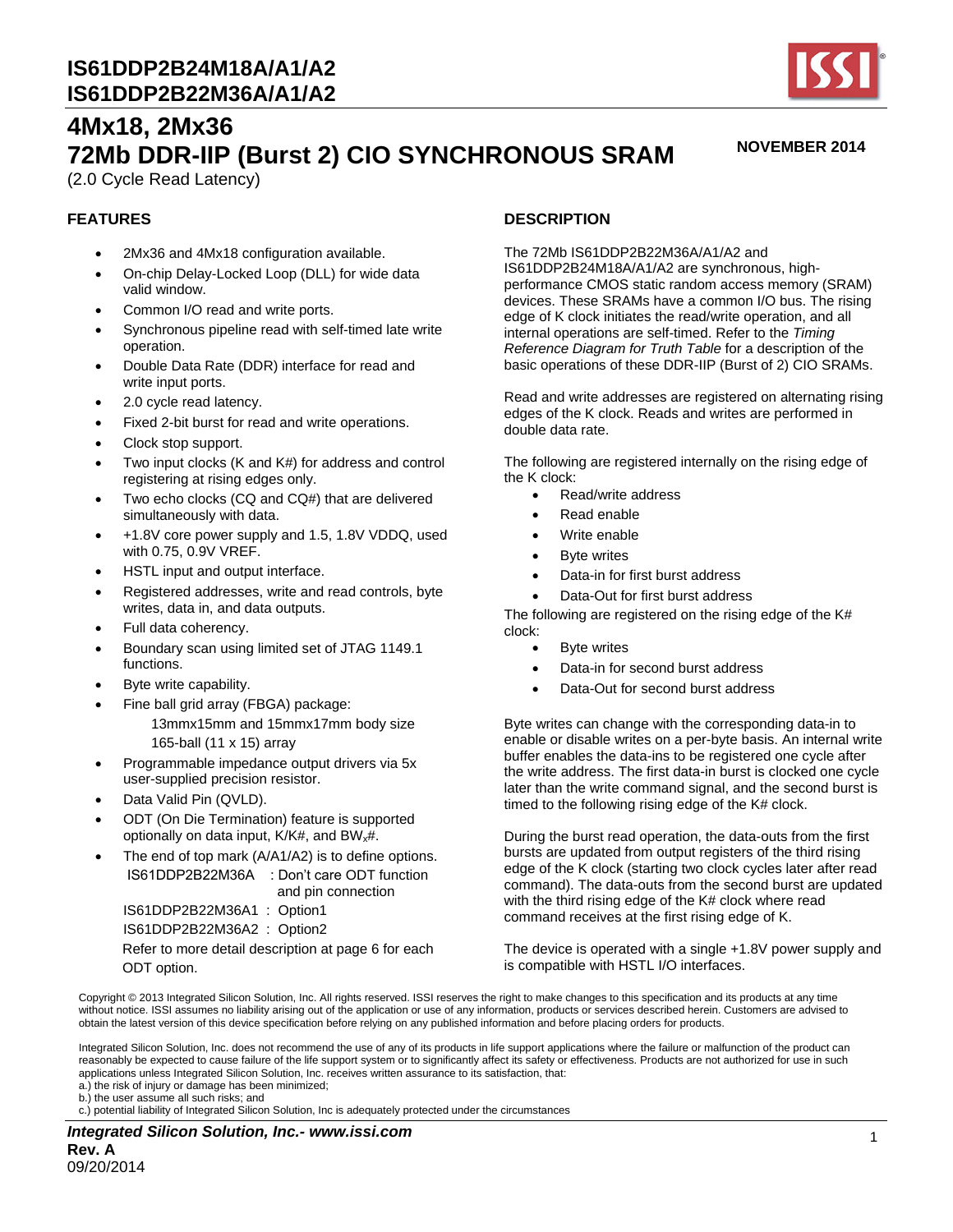

# **Package ballout and description**

## **x36 FBGA Ball Configuration (Top View)**

|   |             | 2                  | 3                | 4                | 5                 | 6                          | 7                          | 8                | 9                | 10               | 11              |
|---|-------------|--------------------|------------------|------------------|-------------------|----------------------------|----------------------------|------------------|------------------|------------------|-----------------|
| A | CO#         | NC/SA <sup>1</sup> | <b>SA</b>        | R/W#             | BW <sub>2</sub> # | K#                         | $BW_1#$                    | LD#              | <b>SA</b>        | <b>SA</b>        | CQ              |
| B | <b>NC</b>   | <b>DQ27</b>        | <b>DQ18</b>      | <b>SA</b>        | BW <sub>3</sub> # | K                          | $BW_0#$                    | <b>SA</b>        | NC.              | N <sub>C</sub>   | DQ8             |
| C | <b>NC</b>   | <b>NC</b>          | DQ28             | $V_{SS}$         | <b>SA</b>         | <b>NC</b>                  | SA                         | $V_{SS}$         | <b>NC</b>        | <b>DQ17</b>      | DQ7             |
| D | <b>NC</b>   | DQ29               | DQ19             | $V_{SS}$         | $V_{SS}$          | $V_{SS}$                   | <b>VSS</b>                 | Vss              | NC.              | NC.              | DQ16            |
| E | NC.         | <b>NC</b>          | DQ20             | V <sub>DDQ</sub> | $V_{SS}$          | $\mathsf{V}_{\mathsf{SS}}$ | <b>VSS</b>                 | V <sub>DDQ</sub> | <b>NC</b>        | DQ15             | DQ <sub>6</sub> |
| F | NC          | DQ30               | DQ21             | V <sub>DDQ</sub> | V <sub>DD</sub>   | $V_{SS}$                   | $V_{DD}$                   | V <sub>DDQ</sub> | NC.              | NC               | DQ <sub>5</sub> |
| G | <b>NC</b>   | DQ31               | <b>DQ22</b>      | V <sub>DDQ</sub> | V <sub>DD</sub>   | Vss                        | V <sub>DD</sub>            | V <sub>DDQ</sub> | NC.              | NC.              | <b>DQ14</b>     |
| Н | $D_{off}$ # | $V_{REF}$          | V <sub>DDQ</sub> | V <sub>DDQ</sub> | $V_{DD}$          | $V_{SS}$                   | V <sub>DD</sub>            | V <sub>DDQ</sub> | V <sub>DDQ</sub> | V <sub>REF</sub> | ZQ              |
| J | NC.         | <b>NC</b>          | DQ32             | V <sub>DDQ</sub> | $V_{DD}$          | $V_{SS}$                   | $V_{DD}$                   | V <sub>DDQ</sub> | NC.              | DQ13             | DQ4             |
| K | NC.         | <b>NC</b>          | DQ23             | V <sub>DDQ</sub> | V <sub>DD</sub>   | $V_{SS}$                   | V <sub>DD</sub>            | V <sub>DDQ</sub> | NC.              | DQ12             | DQ3             |
| L | NC.         | DQ33               | DQ24             | V <sub>DDQ</sub> | $V_{SS}$          | $V_{SS}$                   | $V_{SS}$                   | V <sub>DDQ</sub> | NC.              | NC               | DQ <sub>2</sub> |
| M | <b>NC</b>   | <b>NC</b>          | DQ34             | $V_{SS}$         | $V_{SS}$          | $V_{SS}$                   | $\mathsf{V}_{\mathsf{SS}}$ | $V_{SS}$         | NC.              | <b>DQ11</b>      | DQ1             |
| N | <b>NC</b>   | DQ35               | DQ25             | $V_{SS}$         | <b>SA</b>         | <b>SA</b>                  | SA                         | $V_{SS}$         | <b>NC</b>        | N <sub>C</sub>   | DQ10            |
| P | <b>NC</b>   | NC.                | DQ26             | SА               | <b>SA</b>         | QVLD                       | SA                         | SA               | <b>NC</b>        | DQ <sub>9</sub>  | DQ0             |
| R | TDO         | TCK                | <b>SA</b>        | SА               | <b>SA</b>         | ODT                        | SA                         | SA               | SА               | TMS              | TDI             |

Notes:<br>1. T

The following balls are reserved for higher densities: 2A for 144Mb.

### **x18 FBGA Ball Configuration (Top View)**

|   |                | $\overline{2}$ | 3                | 4                          | 5                  | 6                          | 7                          | 8                | 9                | 10             | 11              |
|---|----------------|----------------|------------------|----------------------------|--------------------|----------------------------|----------------------------|------------------|------------------|----------------|-----------------|
| A | CQ#            | <b>SA</b>      | <b>SA</b>        | R/W#                       | $BW_1#$            | K#                         | NC/SA <sup>1</sup>         | LD#              | <b>SA</b>        | <b>SA</b>      | CQ              |
| B | NС             | DQ9            | NС               | SA                         | NC/SA <sup>1</sup> | ĸ                          | $BW_0#$                    | SА               | ΝC               | NC.            | DQ8             |
| C | NC.            | NC             | NC.              | $V_{SS}$                   | SA                 | NC.                        | SA                         | $V_{SS}$         | <b>NC</b>        | DQ7            | <b>NC</b>       |
| D | NС             | NC.            | DQ10             | Vss                        | $V_{SS}$           | $V_{SS}$                   | <b>VSS</b>                 | $V_{SS}$         | <b>NC</b>        | NC.            | <b>NC</b>       |
| Е | NC.            | NC             | <b>DQ11</b>      | V <sub>DDQ</sub>           | Vss                | Vss                        | <b>VSS</b>                 | V <sub>DDQ</sub> | <b>NC</b>        | <b>NC</b>      | DQ6             |
| F | N <sub>C</sub> | DQ12           | N <sub>C</sub>   | V <sub>DDQ</sub>           | V <sub>DD</sub>    | $\mathsf{V}_{\mathsf{SS}}$ | V <sub>DD</sub>            | V <sub>DDQ</sub> | <b>NC</b>        | <b>NC</b>      | DQ <sub>5</sub> |
| G | NC.            | NC             | DQ13             | V <sub>DDQ</sub>           | $V_{DD}$           | Vss                        | $V_{DD}$                   | V <sub>DDQ</sub> | <b>NC</b>        | NC.            | <b>NC</b>       |
| H | $D_{off}$ #    | <b>VREF</b>    | V <sub>DDQ</sub> | V <sub>DDQ</sub>           | V <sub>DD</sub>    | $V_{SS}$                   | V <sub>DD</sub>            | V <sub>DDQ</sub> | V <sub>DDQ</sub> | <b>VREF</b>    | ZQ              |
| J | N <sub>C</sub> | NC.            | NC.              | V <sub>DDQ</sub>           | $V_{DD}$           | $V_{SS}$                   | V <sub>DD</sub>            | V <sub>DDQ</sub> | <b>NC</b>        | DQ4            | <b>NC</b>       |
| K | NC.            | NC             | <b>DQ14</b>      | V <sub>DDQ</sub>           | $V_{DD}$           | $V_{SS}$                   | $V_{DD}$                   | V <sub>DDQ</sub> | ΝC               | NC             | DQ3             |
| L | N <sub>C</sub> | DQ15           | NС               | $V_{DDQ}$                  | $V_{SS}$           | $V_{SS}$                   | $\mathsf{V}_{\mathsf{SS}}$ | V <sub>DDQ</sub> | <b>NC</b>        | N <sub>C</sub> | DQ <sub>2</sub> |
| M | NС             | NC.            | NC.              | $V_{SS}$                   | $V_{SS}$           | $V_{SS}$                   | $V_{SS}$                   | Vss              | NС               | DQ1            | NC.             |
| N | NC.            | <b>NC</b>      | DQ16             | $\mathsf{V}_{\mathsf{SS}}$ | SA                 | SA                         | <b>SA</b>                  | $V_{SS}$         | <b>NC</b>        | <b>NC</b>      | <b>NC</b>       |
| P | NC.            | <b>NC</b>      | <b>DQ17</b>      | <b>SA</b>                  | SА                 | QVLD                       | <b>SA</b>                  | SА               | <b>NC</b>        | NC.            | DQ <sub>0</sub> |
| R | TDO            | тск            | SA               | SA                         | <b>SA</b>          | ODT                        | <b>SA</b>                  | SА               | SA               | TMS            | TDI             |

Notes:

1. The following balls are reserved for higher densities: 7A for 144Mb, and 5B for 288Mb.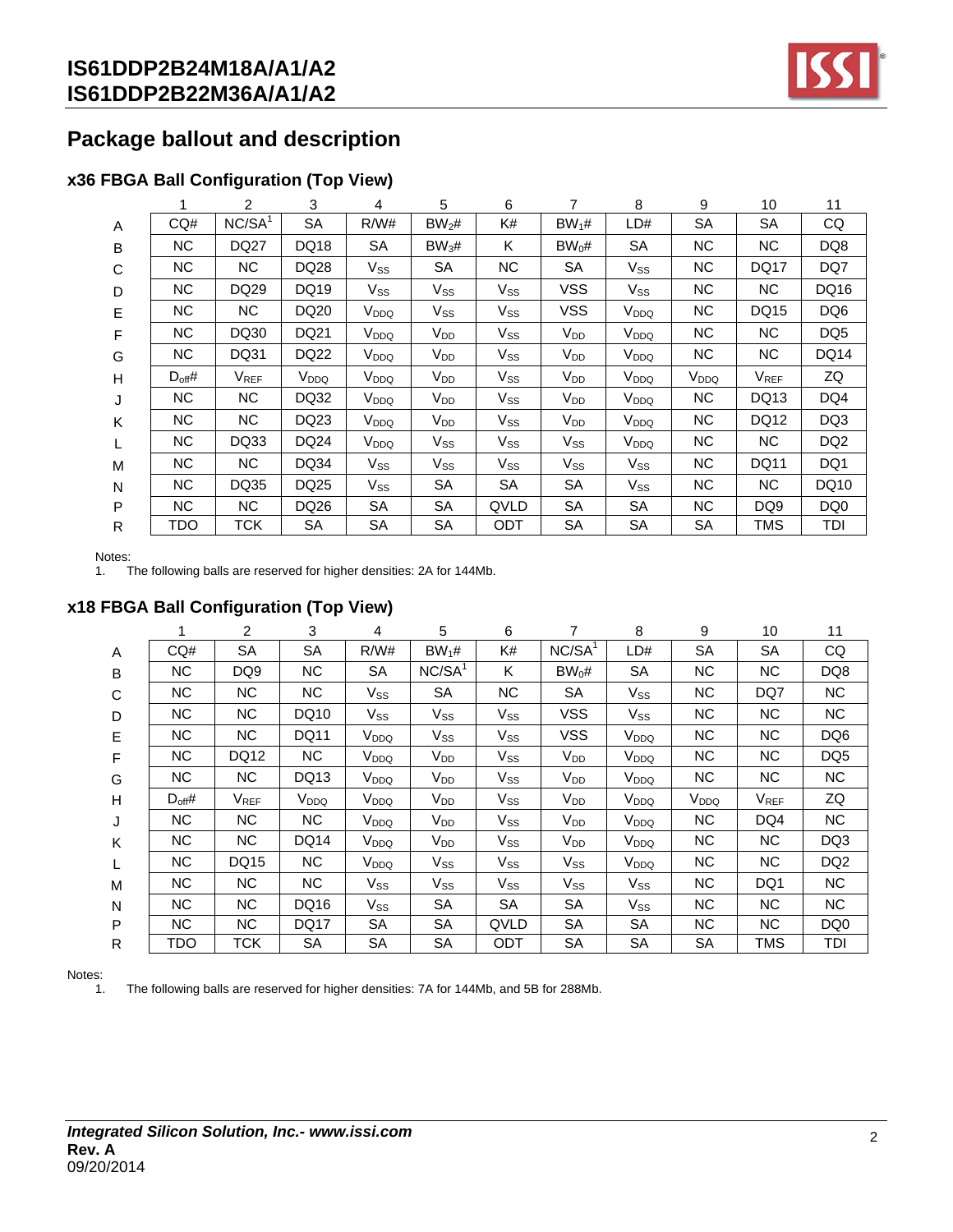

## **Ball Descriptions**

| Symbol                                                                                  | <b>Type</b>        | <b>Description</b>                                                                                                                                                                                                                                                                                                                                                                                                                                                             |
|-----------------------------------------------------------------------------------------|--------------------|--------------------------------------------------------------------------------------------------------------------------------------------------------------------------------------------------------------------------------------------------------------------------------------------------------------------------------------------------------------------------------------------------------------------------------------------------------------------------------|
| K, K#                                                                                   | Input              | Input clock: This input clock pair registers address and control inputs on the rising edge of K, and<br>registers data on the rising edge of K and the rising edge of K#. K# is ideally 180 degrees out of<br>phase with K. All synchronous inputs must meet setup and hold times around the clock rising edges.<br>These balls cannot remain VREF level.                                                                                                                      |
| CQ, CQ#                                                                                 | Output             | Synchronous echo clock outputs: The edges of these outputs are tightly matched to the<br>synchronous data outputs and can be used as a data valid indication. These signals run freely and<br>do not stop when Q tri-states.                                                                                                                                                                                                                                                   |
| Doff#                                                                                   | Input              | DLL disable and reset input : when low, this input causes the DLL to be bypassed and reset the<br>previous DLL information. When high, DLL will start operating and lock the frequency after tCK lock<br>time. The device behaves in one clock read latency mode when the DLL is turned off. In this mode,<br>the device can be operated at a frequency of up to 167 MHz.                                                                                                      |
| QVLD                                                                                    | Output             | Valid output indicator: The Q Valid indicates valid output data. QVLD is edge aligned with CQ and<br>$CO#$ .                                                                                                                                                                                                                                                                                                                                                                   |
| <b>SA</b>                                                                               | Input              | Synchronous address inputs: These inputs are registered and must meet the setup and hold times<br>around the rising edge of K. These inputs are ignored when device is deselected.                                                                                                                                                                                                                                                                                             |
| DQ0 - DQn                                                                               | <b>Bidir</b>       | Data input and output signals. Input data must meet setup and hold times around the rising edges of<br>K and K# during WRITE operations. These pins drive out the requested data when the read<br>operation is active. Valid output data is synchronized to the respective CQ and CQ.<br>See BALL CONFIGURATION figures for ball site location of individual signals.<br>The x18 device uses DQ0~DQ17. DQ18~DQ35 should be treated as NC pin.<br>The x36 device uses DQ0~DQ35. |
| R/W#                                                                                    | Input              | Synchronous Read or Write input. When LD# is low, this input designates the access type (read<br>when it is High, write when it is Low) for loaded address. R/W# must meet the setup and hold times<br>around edge of K.                                                                                                                                                                                                                                                       |
| LD#                                                                                     | Input              | Synchronous load. This input is brought Low when a bus cycle sequence is defined. This definition<br>includes address and read/write direction.                                                                                                                                                                                                                                                                                                                                |
| $BW_x#$                                                                                 | Input              | Synchronous byte writes: When low, these inputs cause their respective byte to be registered and<br>written during WRITE cycles. These signals are sampled on the same edge as the corresponding<br>data and must meet setup and hold times around the rising edges of K and #K for each of the two<br>rising edges comprising the WRITE cycle. See Write Truth Table for signal to data relationship.                                                                         |
| $V_{REF}$                                                                               | Input<br>reference | HSTL input reference voltage: Nominally VDDQ/2, but may be adjusted to improve system noise<br>margin. Provides a reference voltage for the HSTL input buffers.                                                                                                                                                                                                                                                                                                                |
| V <sub>DD</sub>                                                                         | Power              | Power supply: 1.8 V nominal. See DC Characteristics and Operating Conditions for range.                                                                                                                                                                                                                                                                                                                                                                                        |
| V <sub>DDQ</sub>                                                                        | Power              | Power supply: Isolated output buffer supply. Nominally 1.5 V. See DC Characteristics and Operating<br>Conditions for range.                                                                                                                                                                                                                                                                                                                                                    |
| $V_{SS}$                                                                                | Ground             | Ground of the device                                                                                                                                                                                                                                                                                                                                                                                                                                                           |
| ZQ<br>Input<br>mode. This ball cannot be connected directly to VSS or left unconnected. |                    | Output impedance matching input: This input is used to tune the device outputs to the system data<br>bus impedance. Q and CQ output impedance are set to 0.2xRQ, where RQ is a resistor from this<br>ball to ground. This ball can be connected directly to VDDQ, which enables the minimum impedance<br>In ODT (On Die Termination) enable devices, the ODT termination values tracks the value of RQ.<br>The ODT range is selected by ODT control input.                     |
| TMS, TDI,<br><b>TCK</b>                                                                 | Input              | IEEE1149.1 input pins for JTAG.                                                                                                                                                                                                                                                                                                                                                                                                                                                |
| <b>TDO</b>                                                                              | Output             | IEEE1149.1 output pin for JTAG.                                                                                                                                                                                                                                                                                                                                                                                                                                                |
| NC                                                                                      | N/A                | No connect: These signals should be left floating or connected to ground to improve package heat<br>dissipation.                                                                                                                                                                                                                                                                                                                                                               |
| ODT                                                                                     | Input              | ODT control; Refer to SRAM features for the details.                                                                                                                                                                                                                                                                                                                                                                                                                           |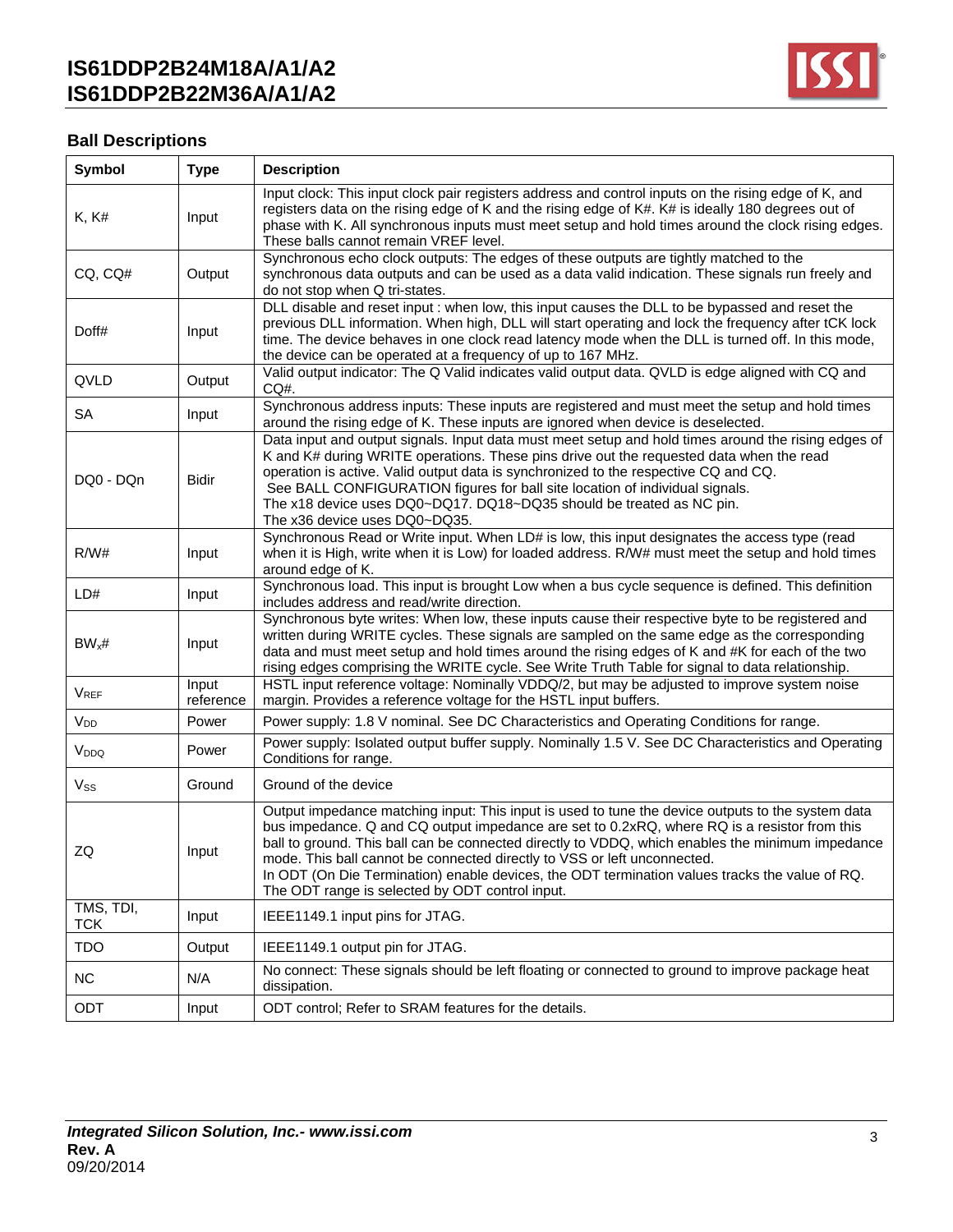

# **SRAM Features description**

### **Block Diagram**



Note: Numerical values in parentheses refer to the x18 device configuration.

## **Read Operations**

The SRAM operates continuously in a burst-of-two mode. Read cycles are started by registering R/W# in active high state at the rising edge of the K clock. K and K#, are also used to control the timing to the outputs. The data corresponding to the first address is clocked two cycles later by the rising edge of the K clock. The data corresponding to the second burst is clocked two and half cycles later by the following rising edge of the K# clock. A set of freerunning echo clocks, CQ and CQ#, are produced internally with timings identical to the data-outs. The echo clocks can be used as data capture clocks by the receiver device.

Whenever LD# is low, a new address is registered at the rising edge of the K clock. A NOP operation (LD# is high) does not terminate the previous read. The output drivers disable automatically to a high-Z state.

## **Write Operations**

Write operations can also be initiated at every other rising edge of the K clock whenever R/W# is low. The write address is also registered at that time. When the address needs to change, LD# needs to be low simultaneously to be registered by the rising edge of K. Again, the write always occurs in bursts of two.

Because of its common I/O architecture, the data bus must be tri-stated at least one cycle before the new data-in is presented at the DQ bus.

The write data is provided in a 'late write' mode; that is, the data-in corresponding to the first address of the burst, is presented one clock cycle later or at the rising edge of the following K clock. The data-in corresponding to the second write burst address follows next, registered by the rising edge of K#.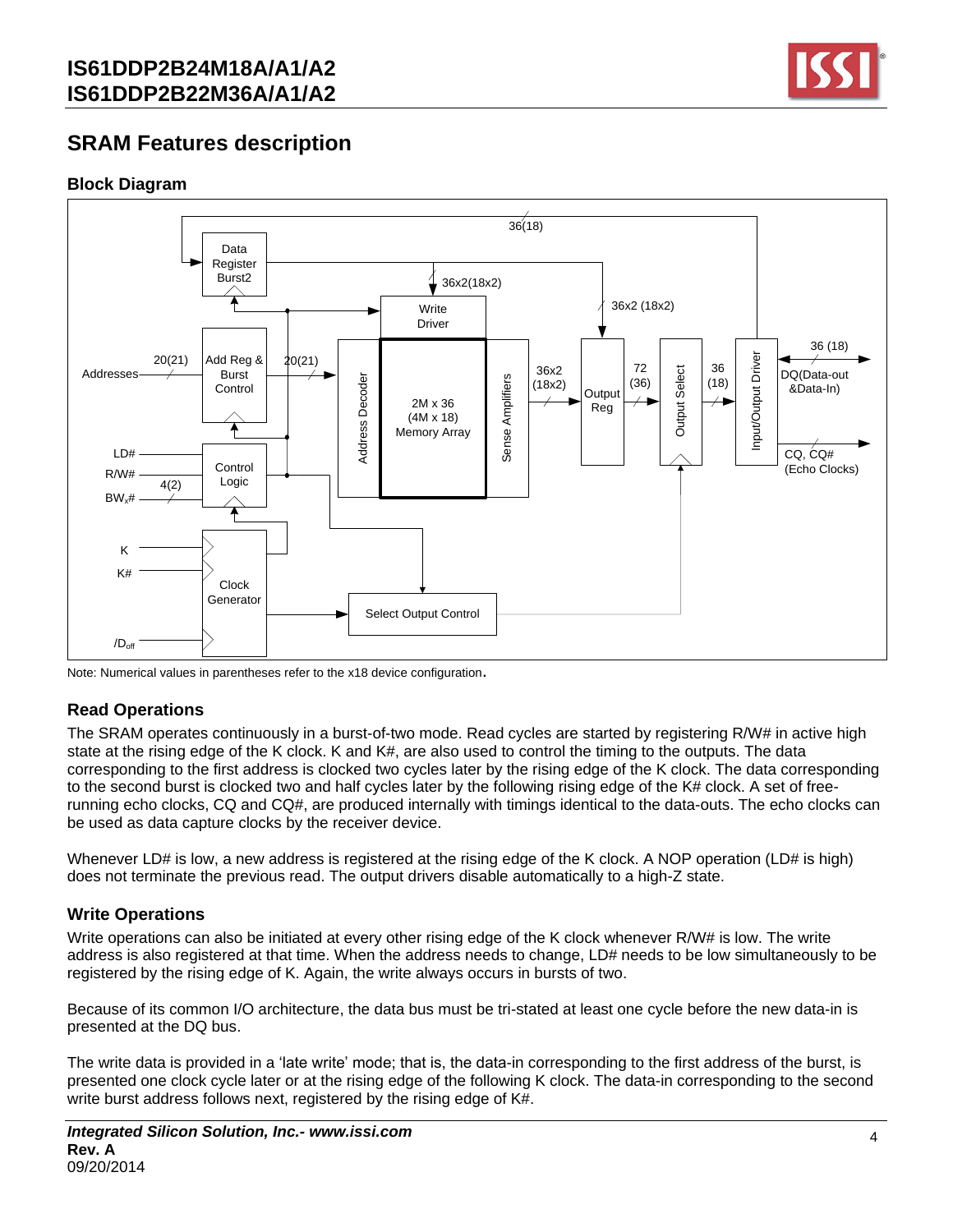

The data-in provided for writing is initially kept in write buffers. The information on these buffers is written into

the array on the third write cycle. A read cycle to the last two write address produces data from the write buffers. Similarly, a read address followed by the same write address produces the latest write data. The SRAM maintains data coherency.

During a write, the byte writes independently control which byte of any of the two burst addresses is written. (See *X18/X36 Write Truth Tables* and *Timing Reference Diagram for Truth Table*)

Whenever a write is disabled (R/W# is high at the rising edge of K), data is not written into the memory.

### **RQ Programmable Impedance**

An external resistor, RQ, must be connected between the ZQ pin on the SRAM and VSS to enable the SRAM to adjust its output driver impedance. The value of RQ must be 5x the value of the intended line impedance driven by the SRAM. For example, an RQ of 250Ω results in a driver impedance of 50Ω. The allowable range of RQ to guarantee impedance matching is between 175Ω and 350Ω at V<sub>DDQ</sub>=1.5V. The RQ resistor should be placed less than two inches away from the ZQ ball on the SRAM module. The capacitance of the loaded ZQ trace must be less than 7.5pF.

The ZQ pin can also be directly connected to  $V_{\text{DDQ}}$  to obtain a minimum impedance setting. ZQ should not be connected to  $V_{ss}$ .

### **Programmable Impedance and Power-Up Requirements**

Periodic readjustment of the output driver impedance is necessary as the impedance is greatly affected by drifts in supply voltage and temperature. During power-up, the driver impedance is in the middle of allowable impedances values. The final impedance value is achieved within 1024clock cycles.

### **Valid Data Indicator (QVLD)**

A data valid pin (QVLD) is available to assist in high-speed data output capture. This output signal is edge-aligned with the echo clock and is asserted HIGH half a cycle before valid read data is available and asserted LOW half a cycle before the final valid read data arrives.

### **Delay Locked Loop (DLL)**

Delay Locked Loop (DLL) is a new system to align the output data coincident with clock rising or falling edge to enhance the output valid timing characteristics. It is locked to the clock frequency and is constantly adjusted to match the clock frequency. Therefore device can have stable output over the temperature and voltage variation.

DLL has a limitation of locking range and jitter adjustment which are specified as tKHKH and tKCvar respectively in the AC timing characteristics. In order to turn this feature off, applying logic low to the Doff# pin will bypass this. In the DLL off mode, the device behaves with one clock cycle latency and a longer access time which is known in DDR-I or legacy QUAD mode.

The DLL can also be reset without power down by toggling Doff# pin low to high or stopping the input clocks K and K# for a minimum of 30ns.(K and K# must be stayed either at higher than VIH or lower than VIL level. Remaining Vref is not permitted.) DLL reset must be issued when power up or when clock frequency changes abruptly. After DLL being reset, it gets locked after 2048 cycles of stable clock.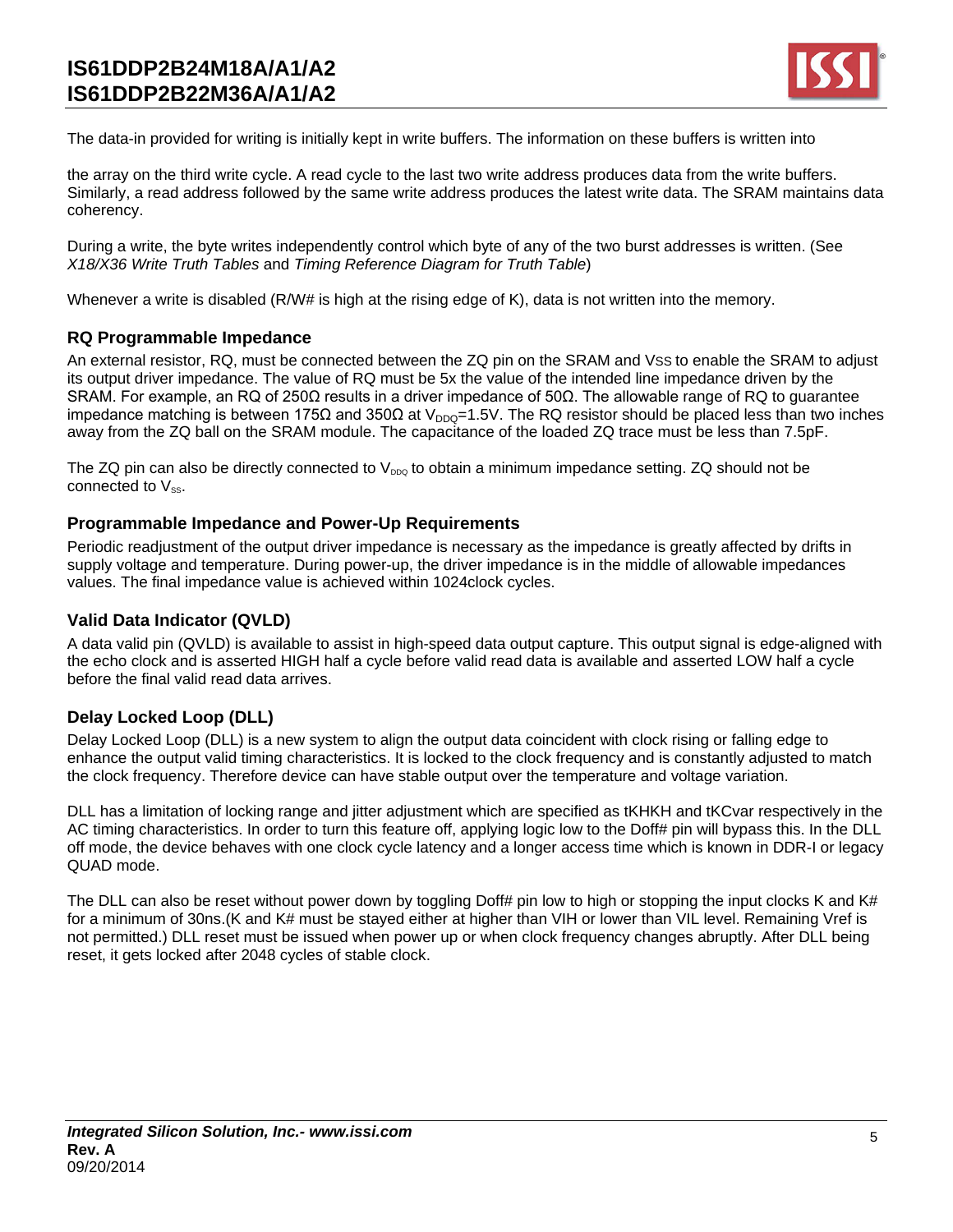

## **ODT (On Die Termination)**

On Die Termination (ODT) is a feature that allows a SRAM to turn on/off termination resistance for ODT pins. The ODT feature is designed to improve signal integrity of the memory channel by allowing the SRAM controller to turn on/off termination resistance independently for any or all SRAM devices.

ODT can have three status, High, Low, and Floating. Each status can have different ODT termination values which tracks the value of RQ (See the picture below) In DDR-IIP devices having common I/O bus, ODT is automatically enabled at the write operation of SRAM and disabled at the read operation of SRAM.

Fig1. Functional representation of ODT



|                      | R1        | R <sub>2</sub> | R3      |
|----------------------|-----------|----------------|---------|
| Option1 <sup>3</sup> | 0.3x      | 0.6x           | 0.6x    |
|                      | <b>RQ</b> | $RQ^2$         | $RQ^2$  |
| Option $2^4$         | ODT       | 0.6x           | ODT     |
|                      | disable   |                | disable |

#### **Notes**

1. Allowable range of RQ to guarantee impedance matching a tolerance of ±20% is 175Ω<RQ<350Ω.

2. Allowable range of RQ to guarantee impedance matching a tolerance of  $\pm 20\%$  is 175 $\Omega$ <RQ<250 $\Omega$ .

3. ODT control pin is connected to VDDQ through 3.5kΩ. Therefore it is recommended to connect it to VSS through less than  $100Ω$  to make it low.

4. ODT control pin is connected to VSS through 3.5kΩ. Therefore it is recommended to connect it to VDDQ through less than 100 $Ω$  to make it high.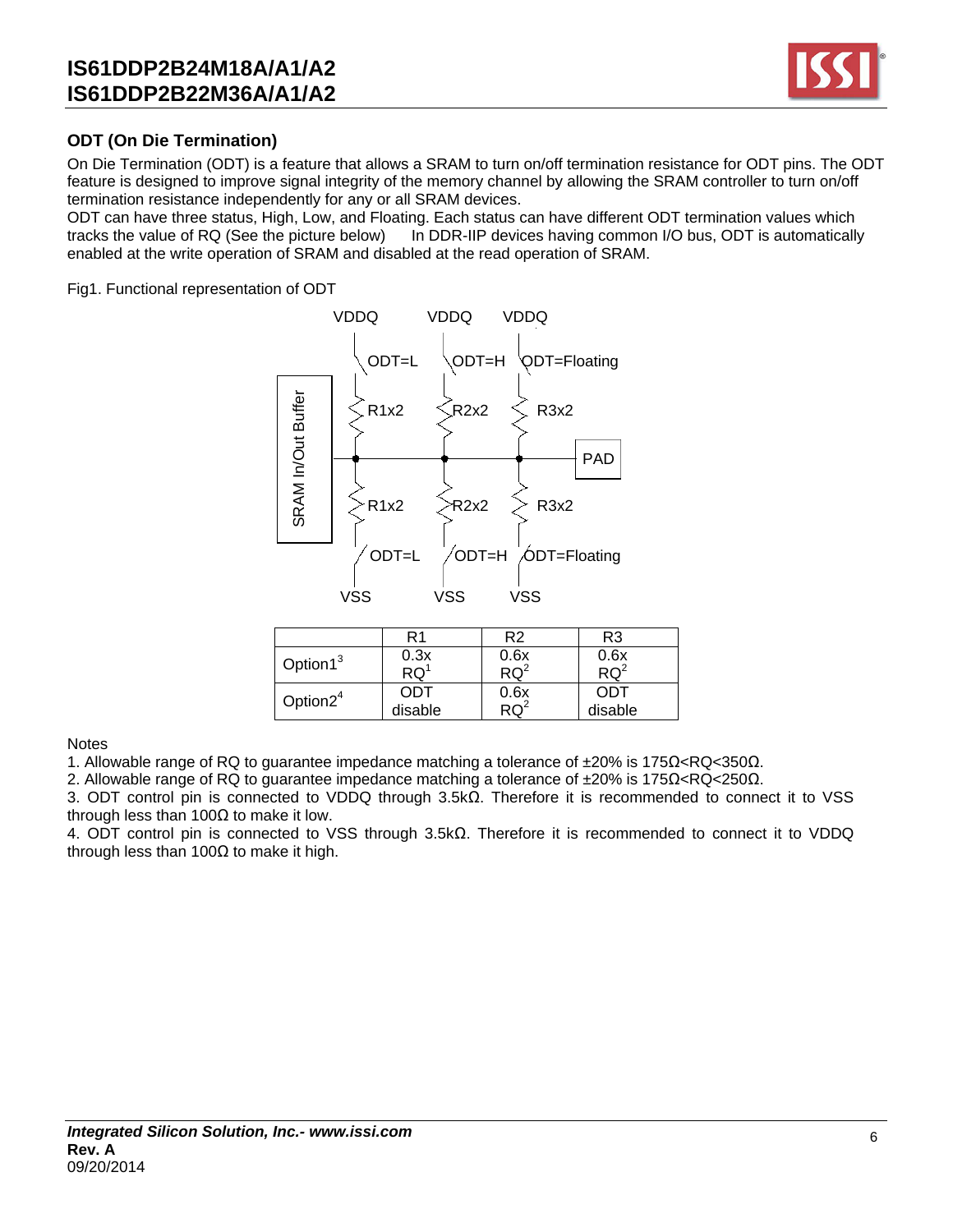

## **ODT PINS**

### **1) ODT Pin in option1**

. ODT values of K, K#, DQs, and Wx# are controlled by ODT pin.

. ODT for DQs will be on and off depending on the status. Read command will turn ODT off as the following rule.

Off: First Read Command + Read Latency - 0.5 cycle

On: Last Read Command + Read Latency + BL/2 cycle + 0.5 cycle (See below timing chart)

Example1) BL=2, RL(Read Latency=2.5)



Example2) BL=4, RL(Read Latency=2.5)



Example3) BL=2, RL(Read Latency=2.0)



## **2) ODT Pin in option2**

-. Same ODT pin rule of option1 applies except K and K#.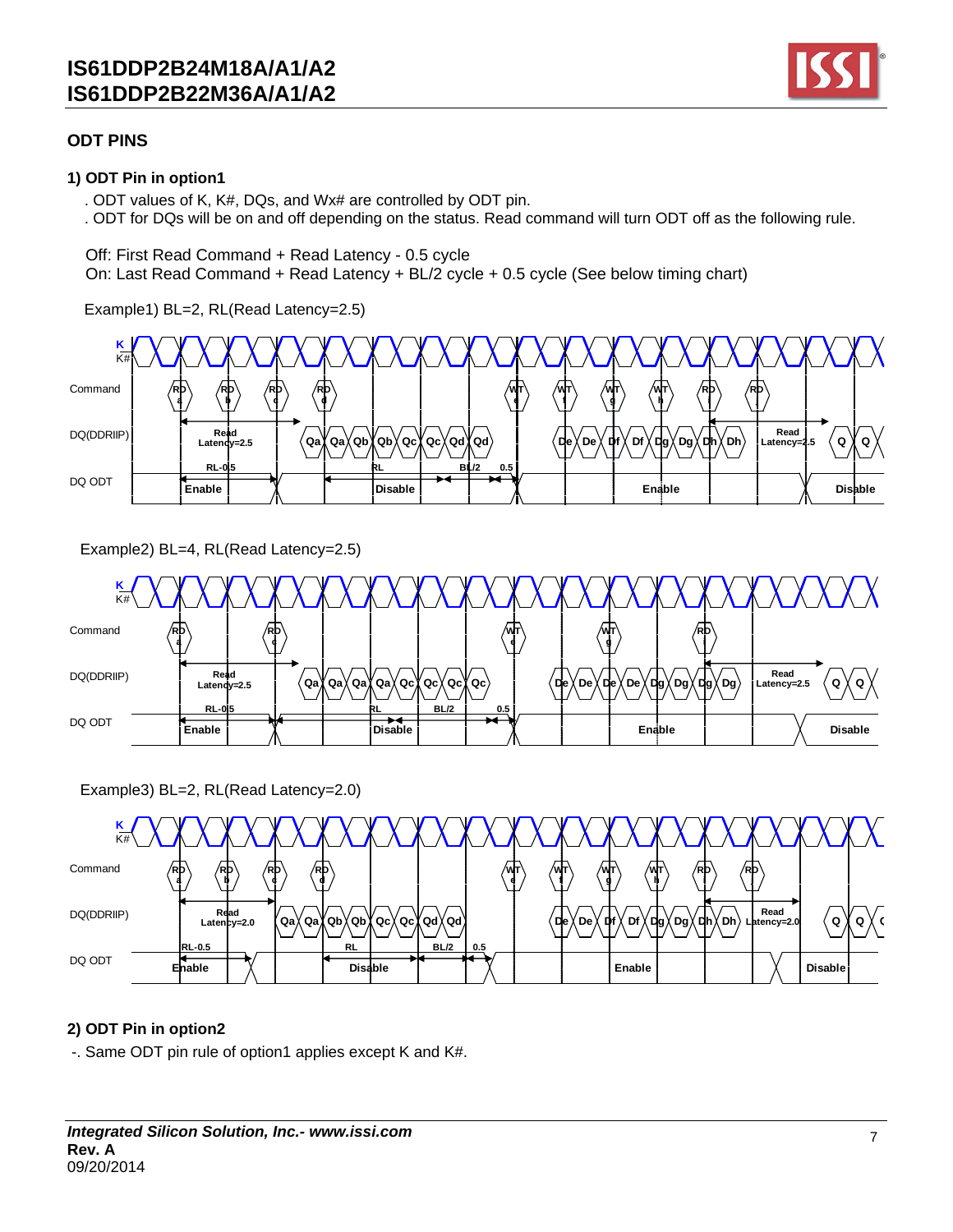

### **Power-Up and Power-Down Sequences**

The recommendation of voltage apply sequence is :  $\rm V_{DD} \!\rightarrow\! V_{DDQ} \rm ^{1)} \!\!\rightarrow\! V_{REF} \rm ^{2)} \!\!\rightarrow\! V_{IN}$ Notes:  $V_{DDQ}$  can be applied concurrently with  $V_{DDQ}$ .  $V_{REF}$  can be applied concurrently with  $V_{DDQ}$ .

After power and clock signals are stabilized, device can be ready for normal operation after tKC-Lock cycles. In tKClock cycle period, device initializes internal logics and locks DLL. Depending on /Doff status, locking DLL will be skipped. The following timing pictures are possible examples of power up sequence.

#### **Sequence1. /Doff is fixed low**

After tKC-lock cycle of stable clock, device is ready for normal operation.

|             |                | After tKC-lock cycle of stable clock, device is ready for normal operation. |                                     |             |
|-------------|----------------|-----------------------------------------------------------------------------|-------------------------------------|-------------|
|             | Power On stage | Unstable Clock Period                                                       | Stable Clock period                 | Read to use |
| K<br>K#     |                |                                                                             |                                     |             |
| <b>VDD</b>  |                |                                                                             | >tKC-lock for device initialization |             |
| <b>VDDQ</b> |                |                                                                             |                                     |             |
| <b>VREF</b> |                |                                                                             |                                     |             |
| <b>VIN</b>  |                |                                                                             |                                     |             |

Note) All inputs including clocks must be either logically High or Low during Power On stage. Timing above shows only one of cases.

#### **Sequence2. /Doff is controlled and goes high after clock being stable.**

|             |                | Sequence2. /Doff is controlled and goes high after clock being stable. |                                     |             |
|-------------|----------------|------------------------------------------------------------------------|-------------------------------------|-------------|
|             | Power On stage | Unstable Clock Period                                                  | Stable Clock period                 | Read to use |
| K<br>K#     |                |                                                                        |                                     |             |
| Doff#       |                |                                                                        | >tKC-lock for device initialization |             |
| <b>VDD</b>  |                |                                                                        |                                     |             |
| <b>VDDQ</b> |                |                                                                        |                                     |             |
| <b>VREF</b> |                |                                                                        |                                     |             |
| VIN         |                |                                                                        |                                     |             |

Note) All inputs including clocks must be either logically High or Low during Power On stage. Timing above shows only one of cases.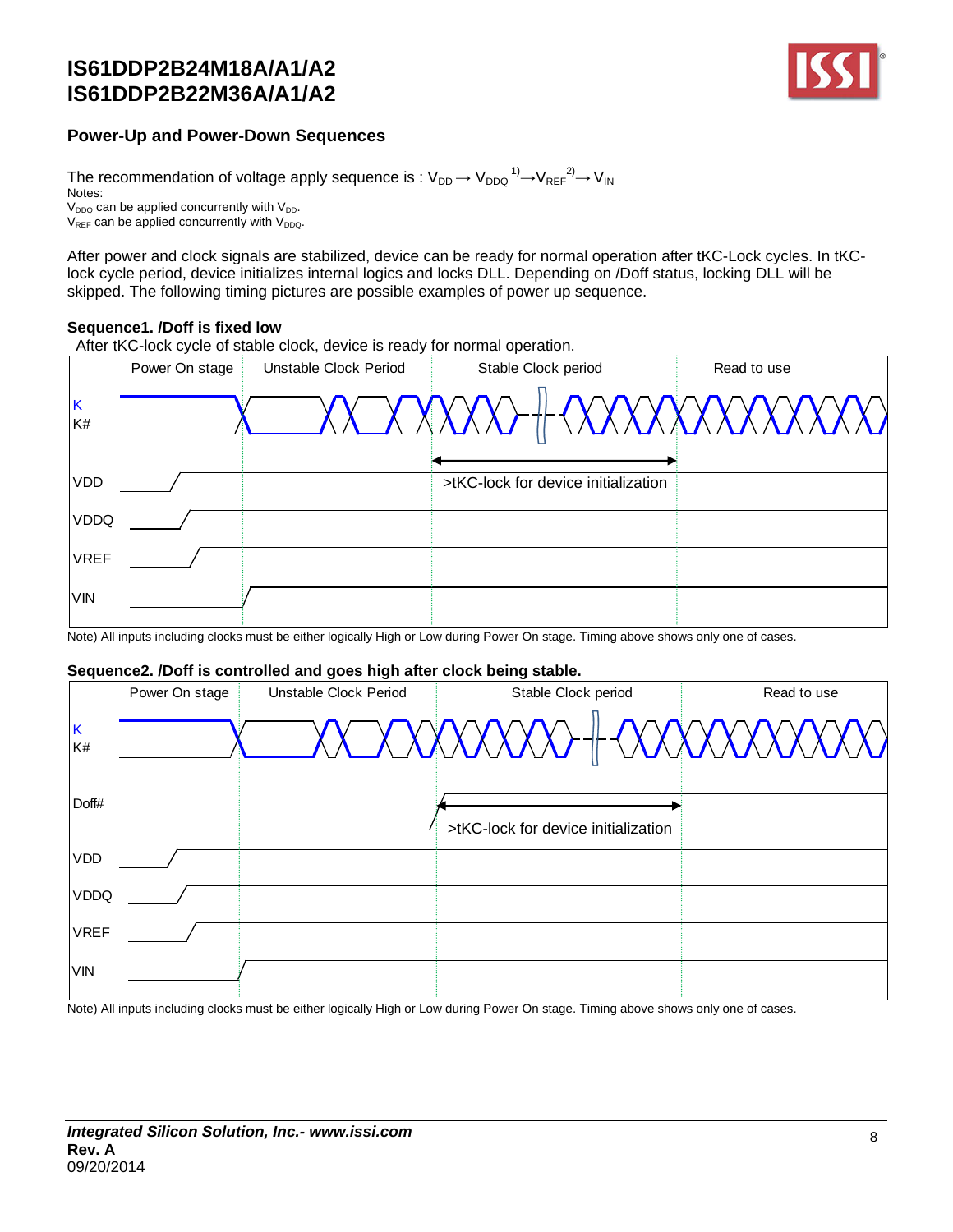

### **Sequence3. /Doff is controlled but goes high before clock being stable.**

Because DLL has a risk to be locked with the unstable clock, DLL needs to be reset and locked with the stable input.

a) K-stop to reset. If K or K# stays at VIH or VIL for more than 30nS, DLL will be reset and ready to re-lock. In tKC-Lock period, DLL will be locked with a new stable value. Device can be ready for normal operation after that.

|             | Power On stage | Unstable Clock Period | K-Stop | Stable Clock period                  | Read to use |
|-------------|----------------|-----------------------|--------|--------------------------------------|-------------|
|             |                |                       |        |                                      |             |
| Κ<br>K#     |                |                       |        | $\chi$ XXXXX) $\parallel$ (XXXXXXXXX |             |
|             |                |                       |        |                                      |             |
| Doff#       |                |                       |        |                                      |             |
|             |                |                       | >30nS  | >tKC-lock for device initialization  |             |
| <b>VDD</b>  |                |                       |        |                                      |             |
| <b>VDDQ</b> |                |                       |        |                                      |             |
| <b>VREF</b> |                |                       |        |                                      |             |
| <b>VIN</b>  |                |                       |        |                                      |             |

Note) All inputs including clocks must be either logically High or Low during Power On stage. Timing above shows only one of cases.

a) /Doff Low to reset. If /Doff toggled low to high, DLL will be reset and ready to re-lock. In tKC-Lock period, DLL will be locked with a new stable value. Device can be ready for normal operation after that.

|             | Power On stage | Unstable Clock Period | Doff reset DLL          | Stable Clock period                    | Read to use |
|-------------|----------------|-----------------------|-------------------------|----------------------------------------|-------------|
| K<br>K#     |                |                       |                         | I DOXOXO II OOXOXOXOXOX                |             |
| Doff#       |                |                       | <b>xtDoffLowToReset</b> | >tKC-lock for device<br>initialization |             |
| <b>VDD</b>  |                |                       |                         |                                        |             |
| <b>VDDQ</b> |                |                       |                         |                                        |             |
| <b>VREF</b> |                |                       |                         |                                        |             |
| VIN         |                |                       |                         |                                        |             |

Note) Applying DLL reset sequences (sequence 3a, 3b) are also required when operating frequency is changed without power off. Note) All inputs including clocks must be either logically High or Low during Power On stage. Timing above shows only one of cases.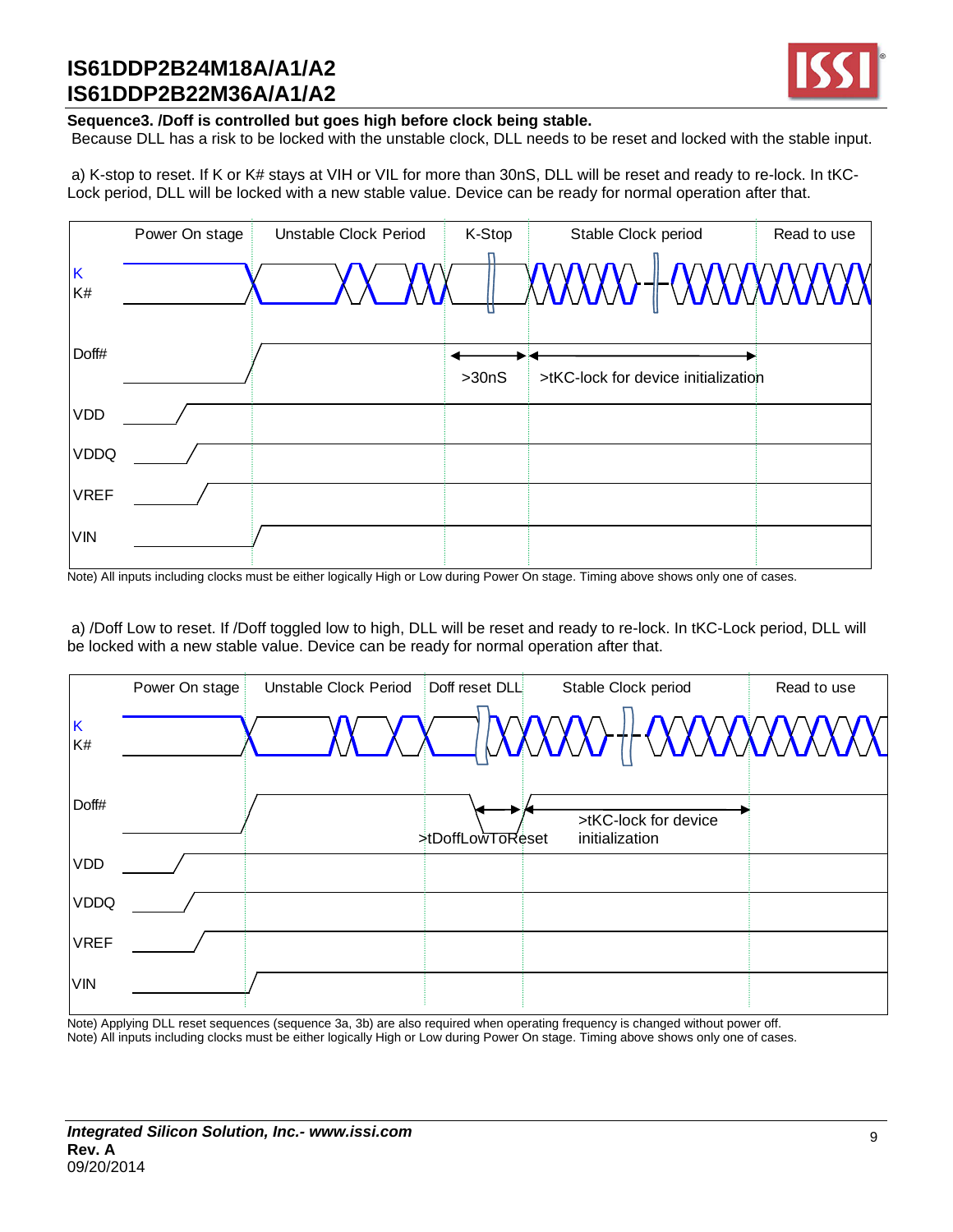

## **Application Example**

The following figure depicts an implementation of four 2M x 18 DDR-IIP SRAMs with common I/Os.

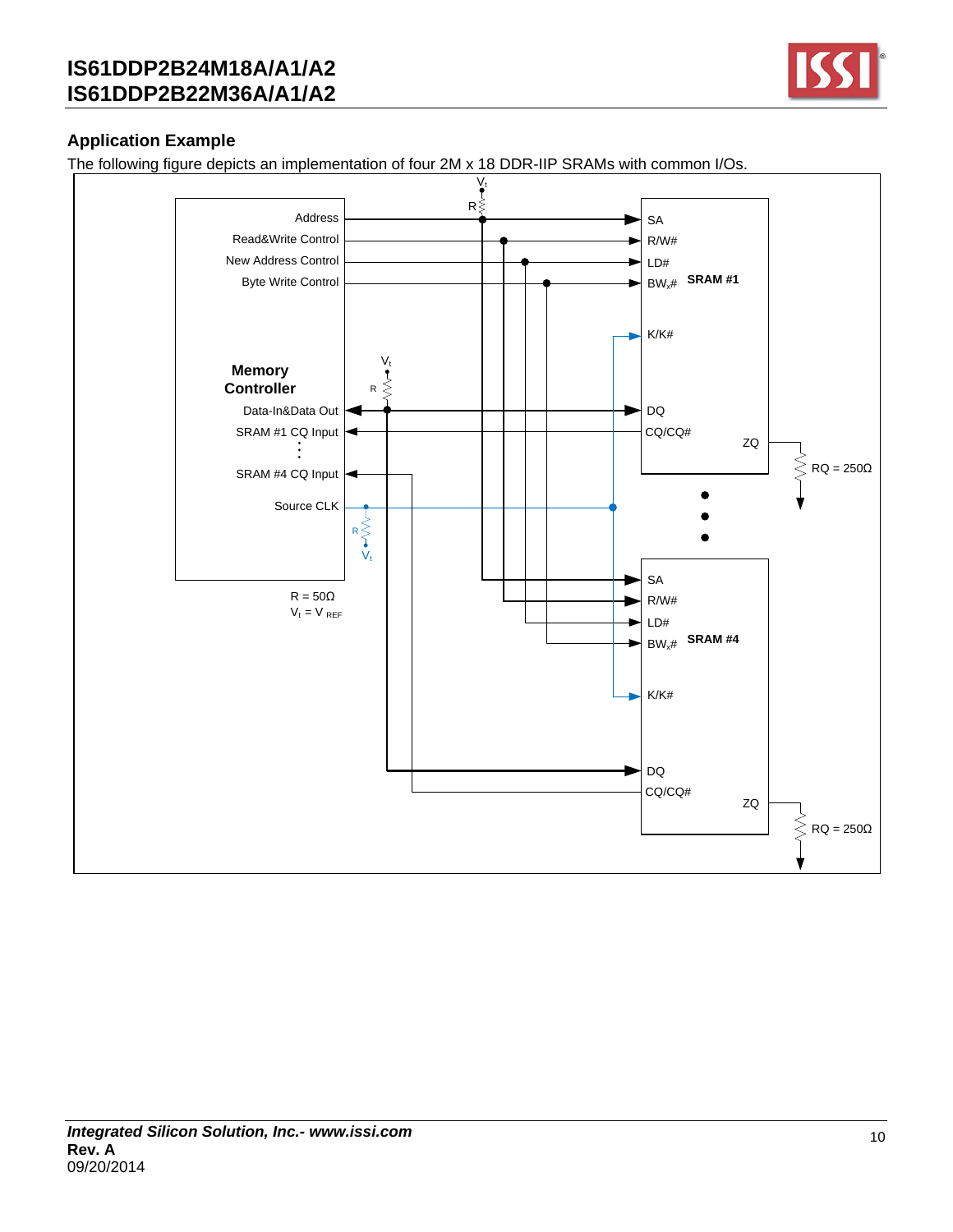

### **State Diagram**



#### Notes:

- 1. Internal burst counter is fixed as two-bit linear; that is, when first address is A0+0, next internal burst address is A0+1.<br>2. Read refers to read active status with R/W# = High.
- Read refers to read active status with  $R/W# = High$ .
- 3. Write refers to write active status with  $R/W# = LOW$ .
- 4. Load refers to read new address active status with  $LD# = low$ .
- 5. Load is read new address inactive status with LD = high.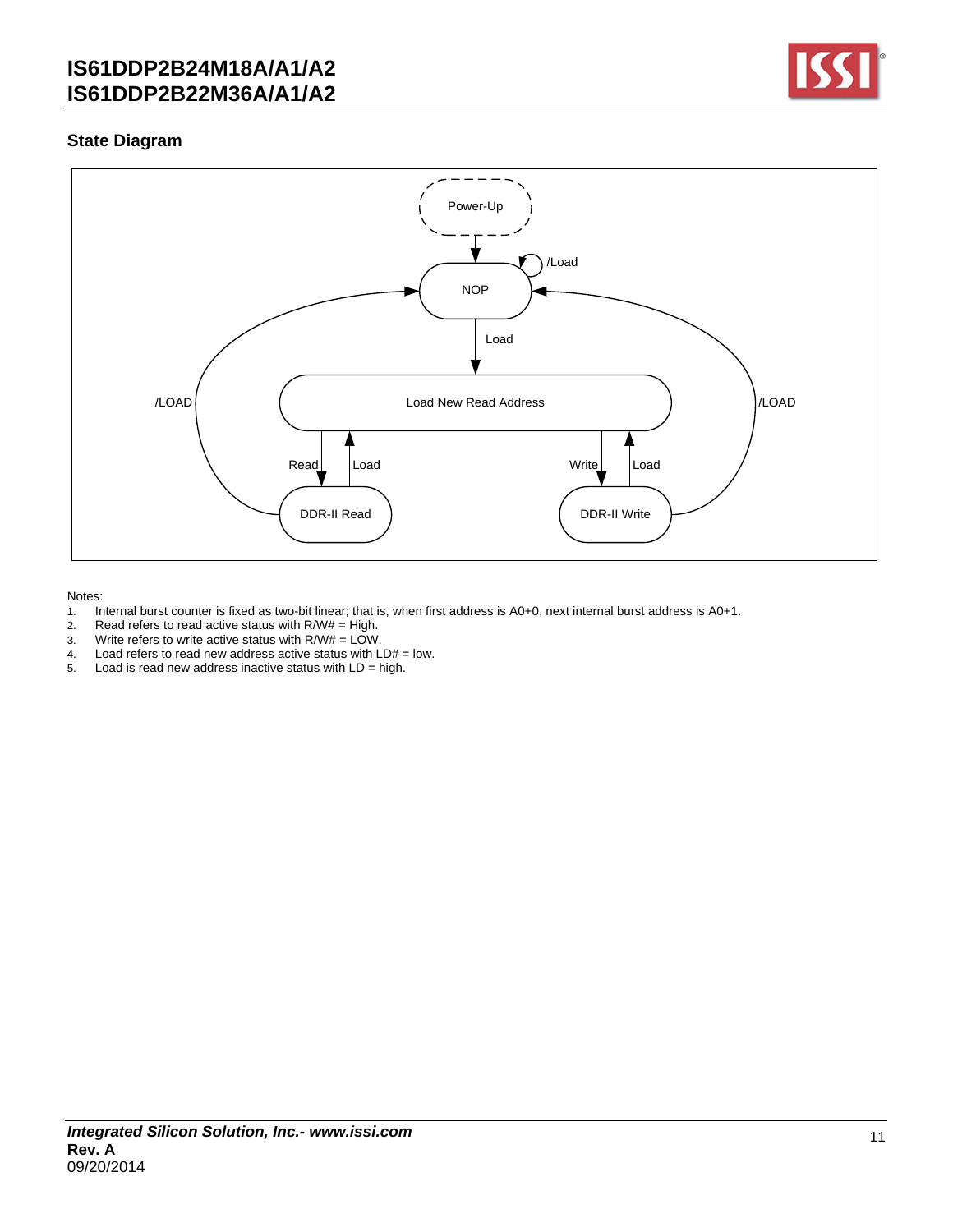

### **Timing Reference Diagram for Truth Table**

The *Timing Reference Diagram for Truth Table* is helpful in understanding the *Clock and Write Truth Tables*, as it shows the cycle relationship between clocks, address, data in, data out, and control signals. Read command is issued at the beginning of cycle "t". Write command is issued at the beginning of cycle "t+1".



## **Clock Truth Table**

(Use the following table with the *Timing Reference Diagram for Truth Table*.)

| <b>Mode</b>              | <b>Clock</b><br><b>Controls</b> |     |      | Data Out / Data In                        |                                          |  |  |  |  |
|--------------------------|---------------------------------|-----|------|-------------------------------------------|------------------------------------------|--|--|--|--|
|                          | Κ                               | LD# | R/W# | $Q_A/D_B$                                 | $Q_{A+1}$ / $D_{B+1}$                    |  |  |  |  |
| Stop Clock               | Stop                            | X   | X    | <b>Previous State</b>                     | <b>Previous State</b>                    |  |  |  |  |
| No<br>Operation<br>(NOP) | $L \rightarrow H$               | н   | X    | High-Z                                    | High-Z                                   |  |  |  |  |
| Read A                   | $L \rightarrow H$               | L   | н    | D <sub>OUT</sub> at K# (t+2.0) $\uparrow$ | D <sub>OUT</sub> at K (t+2.5) $\uparrow$ |  |  |  |  |
| Write B                  | $L \rightarrow H$               | L   | L.   | D <sub>B</sub> at K (t+5.0) $\uparrow$    | D <sub>B</sub> at K# (t+5.5) $\uparrow$  |  |  |  |  |

Notes:

1.  $X =$  "don't care";  $H =$  logic "1";  $L =$  logic "0".<br>2. A read operation is started when control side

A read operation is started when control signal R/W# is active high.

3. A write operation is started when control signal R/W# is active low.

4. Before entering into stop clock, all pending read and write commands must be completed.

5. For timing definitions, refer to the *AC Timing Characteristics* table. Signals must meet AC specifications at timings indicated in parenthesis with respect to switching clocks K and K#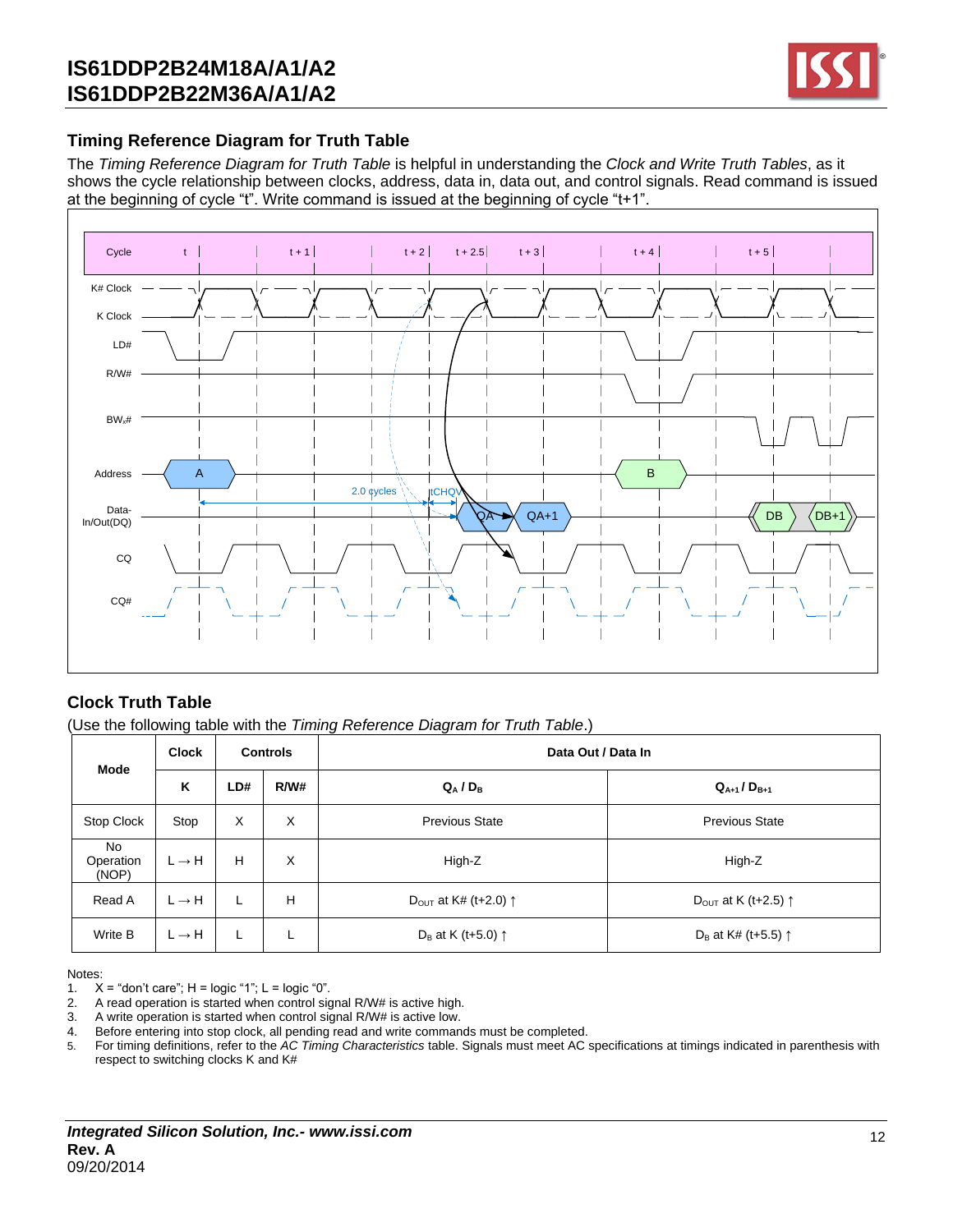

### **x18** Write Truth Table

#### (Use the following table with the *Timing Reference Diagram for Truth Table*.)

| Operation          | $K (t+1.0)$       | $K(t+1.5)$        | BW <sub>0</sub> | BW <sub>1</sub> | $D_{\rm B}$                 | $D_{B+1}$                    |
|--------------------|-------------------|-------------------|-----------------|-----------------|-----------------------------|------------------------------|
| Write Byte 0       | $L \rightarrow H$ |                   | ┗               | H               | D <sub>0</sub> -8 $(t+4.0)$ |                              |
| Write Byte 1       | $L \rightarrow H$ |                   | H               |                 | D9-17 $(t+4.0)$             |                              |
| Write All Bytes    | $L \rightarrow H$ |                   | ┕               | ┕               | D0-17 $(t+4.0)$             |                              |
| <b>Abort Write</b> | $L \rightarrow H$ |                   | H               | H               | Don't Care                  |                              |
| Write Byte 0       |                   | $L \rightarrow H$ |                 | H               |                             | D <sub>0</sub> -8 $(t+4.5)$  |
| Write Byte 1       |                   | $L \rightarrow H$ | H               |                 |                             | D9-17 $(t+4.5)$              |
| Write All Bytes    |                   | $L \rightarrow H$ |                 |                 |                             | D <sub>0</sub> -17 $(t+4.5)$ |
| <b>Abort Write</b> |                   | $L \rightarrow H$ | H               | н               |                             | Don't Care                   |

Notes:

1. For all cases, R/W# needs to be active low during the rising edge of K occurring at time t.

2. For timing definitions refer to the *AC Timing Characteristics* table. Signals must meet AC specifications with respect to switching clocks K and K#.

### **x36** Write Truth Table

(Use the following table with the *Timing Reference Diagram for Truth Table*.)

| Operation          | $K (t+1.0)$       | $K (t+1.5)$       | BW <sub>0</sub> | BW <sub>1</sub> | BW <sub>2</sub> | BW <sub>3</sub> | $D_{\rm B}$      | $D_{B+1}$                   |
|--------------------|-------------------|-------------------|-----------------|-----------------|-----------------|-----------------|------------------|-----------------------------|
| Write Byte 0       | $L \rightarrow H$ |                   | L               | H               | H               | H               | D0-8 $(t+4.0)$   |                             |
| Write Byte 1       | $L \rightarrow H$ |                   | H               | L               | H               | H               | D9-17 $(t+4.0)$  |                             |
| Write Byte 2       | $L \rightarrow H$ |                   | H               | H               | L.              | H               | $D18-26$ (t+4.0) |                             |
| Write Byte 3       | $L \rightarrow H$ |                   | H               | H               | H               |                 | D27-35 $(t+4.0)$ |                             |
| Write All Bytes    | $L \rightarrow H$ |                   | L               | L               | L               |                 | D0-35 $(t+4.0)$  |                             |
| <b>Abort Write</b> | $L \rightarrow H$ |                   | H               | H               | H               | H               | Don't Care       |                             |
| Write Byte 0       |                   | $L \rightarrow H$ | L               | H               | H               | H               |                  | D <sub>0</sub> -8 $(t+4.5)$ |
| Write Byte 1       |                   | $L \rightarrow H$ | H               |                 | H               | H               |                  | D9-17 $(t+4.5)$             |
| Write Byte 2       |                   | $L \rightarrow H$ | H               | H               | L               | H               |                  | $D18-26$ (t+4.5)            |
| Write Byte 3       |                   | $L \rightarrow H$ | H               | H               | H               | Г               |                  | D27-35 $(t+4.5)$            |
| Write All Bytes    |                   | $L \rightarrow H$ | L               | L               | L               |                 |                  | D0-35 $(t+4.5)$             |
| <b>Abort Write</b> |                   | $L \rightarrow H$ | H               | H               | H               | н               |                  | Don't Care                  |

Notes:

1. For all cases, R/W# needs to be active low during the rising edge of K occurring at time t.

2. For timing definitions refer to the *AC Timing Characteristics* table. Signals must meet AC specifications with respect to switching clocks K and K#.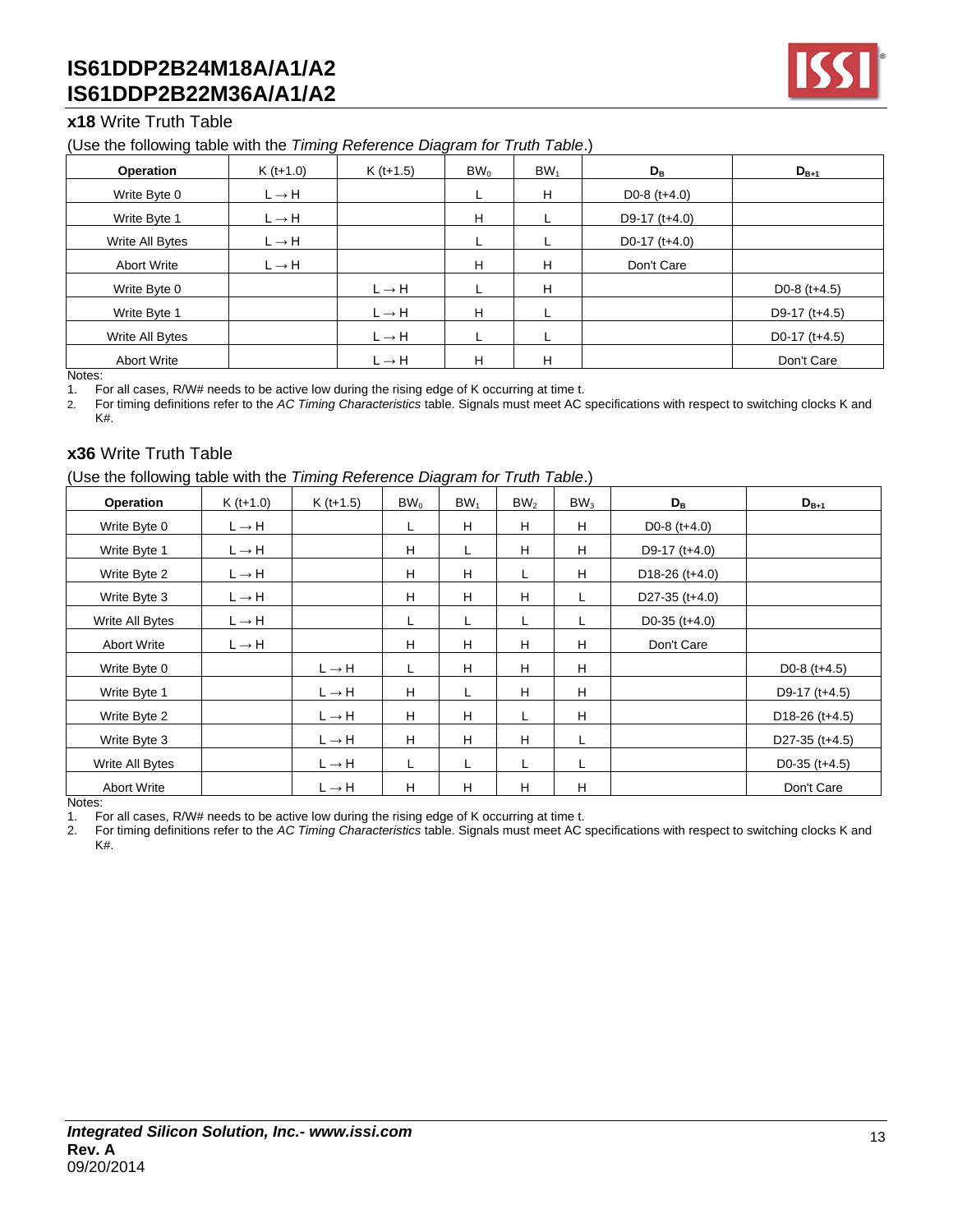

# **Electrical Specifications**

### **Absolute Maximum Ratings**

| <b>Parameter</b>         | Symbol                    | Min                      | Max           | <b>Units</b> |
|--------------------------|---------------------------|--------------------------|---------------|--------------|
| Power Supply Voltage     | $V_{DD}$                  | $-0.5$                   | 2.9           | \/           |
| I/O Power Supply Voltage | V <sub>DDQ</sub>          | $-0.5$                   | 2.9           |              |
| DC Input Voltage         | Vın                       | $-0.5$                   | $V_{DD}$ +0.3 |              |
| Data Out Voltage         | V <sub>DOUT</sub>         | $-0.5$                   | 2.6           |              |
| Junction Temperature     | $\mathsf{T}_{\mathrm{J}}$ | $\overline{\phantom{a}}$ | 110           | °C           |
| Storage Temperature      | $\mathsf{T}_{\text{STG}}$ | $-55$                    | $+125$        | °C           |

Note:

Stresses greater than those listed in this table can cause permanent damage to the device. This is a stress rating only and functional operation of the device at these or any other conditions above those indicated in the operational sections of this datasheet is not implied. Exposure to absolute maximum rating conditions for extended periods may affect reliability.

### **Operating Temperature Range**

| <b>Temperature Range</b> | <b>Symbol</b> | Min   | Max | <b>Units</b> |
|--------------------------|---------------|-------|-----|--------------|
| Commercial               |               |       | +70 | $\sim$       |
| Industrial               |               | $-40$ | +85 | $\sim$       |

### **DC Electrical Characteristics**

(Over the Operating Temperature Range,  $V_{DD}=1.8V\pm5\%$ )

| <b>Parameter</b>                                                                                                                                     | <b>Symbol</b>                                                      | Min            | Max                      | Units  | <b>Notes</b> |
|------------------------------------------------------------------------------------------------------------------------------------------------------|--------------------------------------------------------------------|----------------|--------------------------|--------|--------------|
| x36 Average Power Supply Operating Current<br>$(l_{\text{OUT}}=0, V_{\text{IN}}=V_{\text{IH}}$ or $V_{\text{II}}$ )                                  | $I_{DD22}$<br>$I_{DD25}$<br>I <sub>DD30</sub><br>I <sub>DD33</sub> |                | 800<br>750<br>700<br>650 | mA     | 1,2          |
| x18 Average Power Supply Operating Current<br>$(l_{\text{OUT}}=0, V_{\text{IN}}=V_{\text{IH}}$ or $V_{\text{II}}$ )                                  | $I_{DD22}$<br>$I_{DD25}$<br>I <sub>DD30</sub><br>I <sub>DD33</sub> |                | 750<br>700<br>650<br>600 | mA     | 1,2          |
| Power Supply Standby Current<br>$($ R=V <sub>IH</sub> , W=V <sub>IH</sub> . All other inputs=V <sub>IH</sub> or V <sub>IL</sub> , $I_{H}$ =0)        | $I_{SB22}$<br>IsB25<br>IsB30<br>ISB <sub>33</sub>                  |                | 440<br>420<br>410<br>400 | mA     | 1,2          |
| Input leakage current<br>( $0 \leq V_{\mathsf{IN}} \leq V_{\mathsf{DDQ}}$ for all input balls except $V_{\mathsf{REF}}$ , ZQ, TCK,<br>TMS, TDI ball) | Īц                                                                 | $-2$           | $+2$                     | μA     | 3,4          |
| Output leakage current<br>$(0 \leq V_{\text{OUT}} \leq V_{\text{DDQ}}$ for all output balls except TDO ball;<br>Output must be disabled.)            | ILO.                                                               | $-2$           | $+2$                     | μA     |              |
| Output "high" level voltage (IoH=-100uA, Nominal ZQ)                                                                                                 | Vон                                                                | $V_{DDO}$ -0.2 | V <sub>DDQ</sub>         | $\vee$ |              |
| Output "low" level voltage (loL= 100uA, Nominal ZQ)                                                                                                  | V <sub>OL</sub>                                                    | $V_{SS}$       | $V_{SS}$ +0.2            | $\vee$ |              |

Notes:

1.  $I_{OUT} = chip output current$ .

2. The numeric suffix indicates the part operating at speed, as indicated in *AC Timing Characteristics* table (that is, I<sub>DD25</sub> indicates 2.5ns cycle

time).

3. ODT must be disabled.

4. Balls with ODT and DOFF# do not follow this spec,  $I_{LI} = \pm 100uA$ .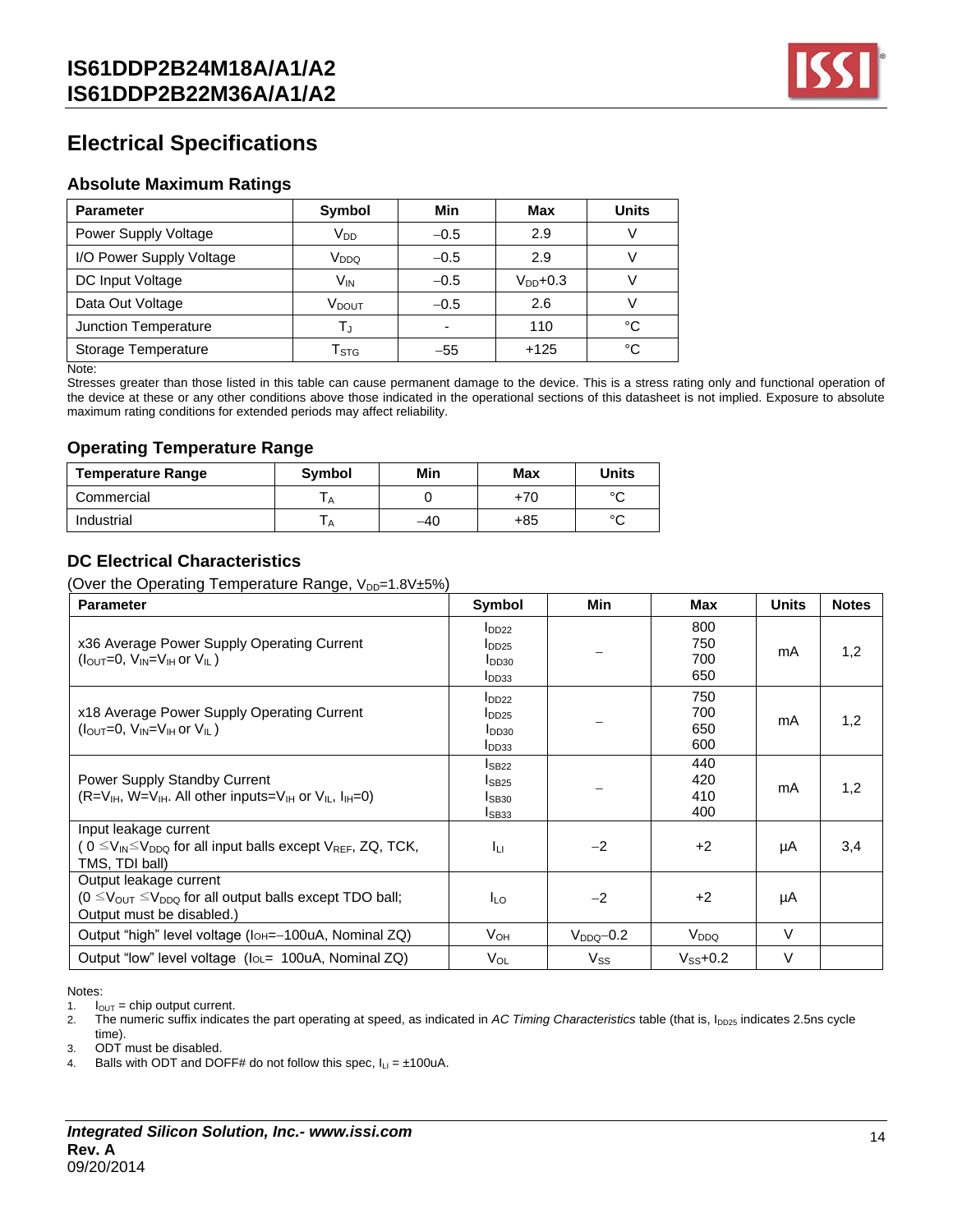

## **Recommended DC Operating Conditions**

#### (Over the Operating Temperature Range)

| <b>Parameter</b>             | Symbol                      | Min            | <b>Typical</b> | Max             | <b>Units</b> | <b>Notes</b> |
|------------------------------|-----------------------------|----------------|----------------|-----------------|--------------|--------------|
| <b>Supply Voltage</b>        | $V_{DD}$                    | $1.8 - 5%$     | 1.8            | $1.8 + 5%$      |              |              |
| Output Driver Supply Voltage | V <sub>DDQ</sub>            | 1.4            | 1.5            | $V_{DD}$        |              |              |
| Input High Voltage           | Vıн                         | $V_{REF}$ +0.1 |                | $V_{DDO} + 0.2$ |              | 1. 2         |
| Input Low Voltage            | $V_{IL}$                    | $-0.2$         |                | $V_{REF}-0.1$   |              | 1, 3         |
| Input Reference Voltage      | $\mathsf{V}_{\mathsf{REF}}$ | 0.68           | 0.75           | 0.95            |              | 1, 5         |
| Clock Signal Voltage         | $\rm V_{IN\text{-}CLK}$     | $-0.2$         |                | $VDDO+0.2$      |              | 1.4          |

Notes:

1. All voltages are referenced to  $V_{SS}$ . All  $V_{DD}$ ,  $V_{DDQ}$ , and  $V_{SS}$  pins must be connected.

2. V<sub>IH</sub>(max) AC = See *0vershoot and Undershoot Timings*.

3. VIL(min) AC = See *0vershoot and Undershoot Timings*.

4. V<sub>IN-CLK</sub> specifies the maximum allowable DC excursions of each clock (K and K#).

5. Peak-to-peak AC component superimposed on VREF may not exceed 5% of VREF.

### **Overshoot and Undershoot Timings**

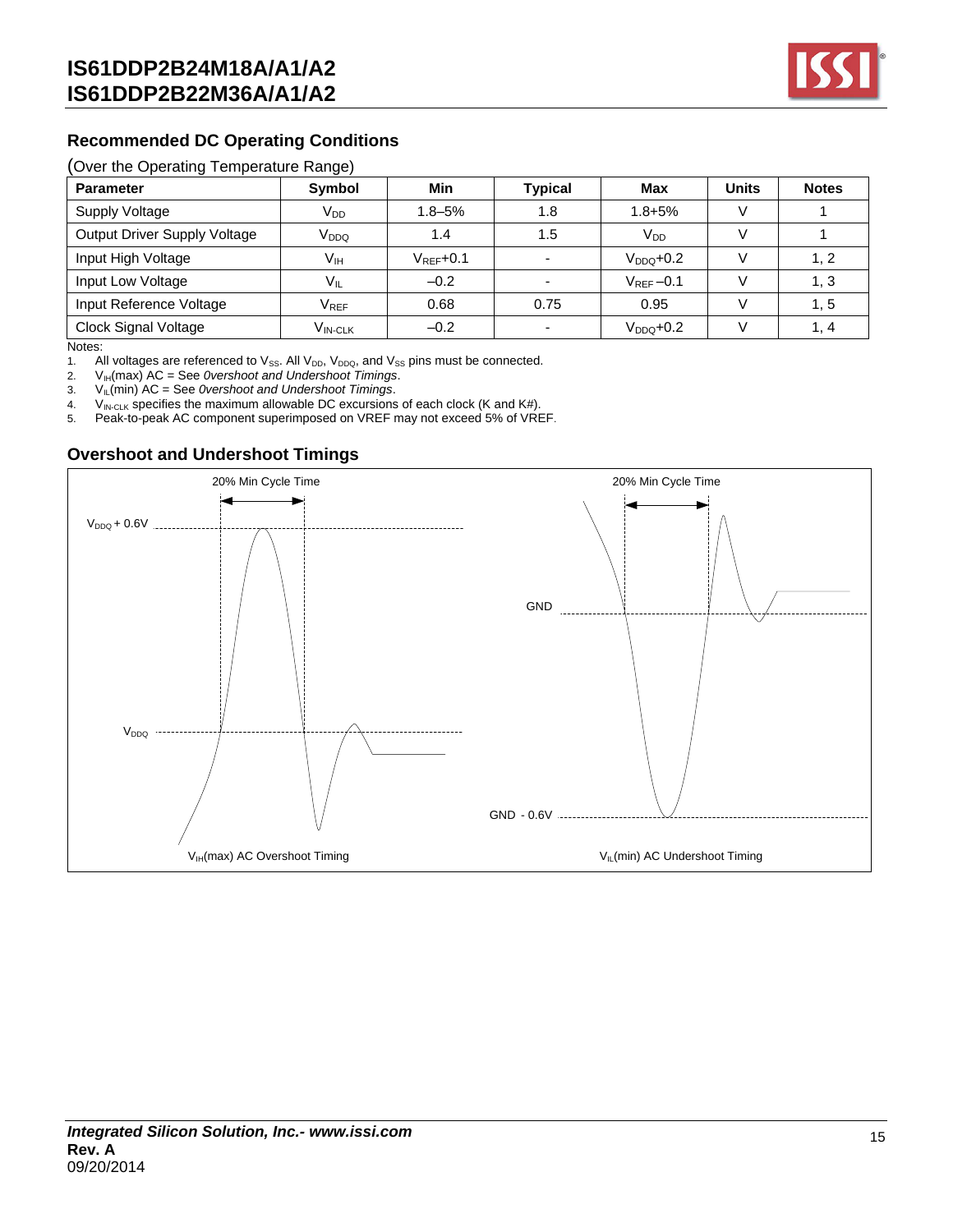

### **Typical AC Input Characteristics**

| <b>Parameter</b>       | Symbol                  | Min                    | Max                    | Units | <b>Notes</b> |
|------------------------|-------------------------|------------------------|------------------------|-------|--------------|
| AC Input Logic HIGH    | $V_H$ (AC)              | $V_{\text{RFF}} + 0.2$ |                        |       | 1, 2, 3, 4   |
| AC Input Logic LOW     | $V_{IL}$ (AC)           |                        | $V_{\text{RFF}} - 0.2$ |       | 1, 2, 3, 4   |
| Clock Input Logic HIGH | $V_{H\text{-}CLK}$ (AC) | $V_{\text{RFF}}$ +0.2  |                        |       | 1, 2, 3      |
| Clock Input Logic LOW  | $V_{IL-CLK}(AC)$        |                        | $V_{\text{RFF}} - 0.2$ |       | 1, 2, 3      |

Notes:

1. The peak-to-peak AC component superimposed on  $V_{REF}$  may not exceed 5% of the DC component of  $V_{REF}$ .<br>2. Performance is a function of  $V_{IH}$  and  $V_{IL}$  levels to clock inputs.

Performance is a function of  $V_{I\!H}$  and  $V_{I\!L}$  levels to clock inputs.

3. See the *AC Input Definition* diagram.

4. See the *AC Input Definition* diagram. The signals should swing monotonically with no steps rail-to-rail with input signals never ringing back past  $V_{IH}$  (AC) and  $V_{IL}$  (AC) during the input setup and input hold window.  $V_{IH}$  (AC) and  $V_{IL}$  (AC) are used for timing purposes only.

## **AC Input Definition**



#### **PBGA Thermal Characteristics**

| <b>Parameter</b>                                              | Symbol     | 13x15 BGA | <b>15x17 BGA</b> | <b>Units</b> |
|---------------------------------------------------------------|------------|-----------|------------------|--------------|
| Thermal resistance (junction to ambient at airflow = $1m/s$ ) | $R_{0,IA}$ | 16.7      | 16.0             | °C/W         |
| Thermal resistance (junction to pins)                         | $R_{0,IB}$ | 2.25      | 1.80             | °C/W         |
| Thermal resistance (junction to case)                         | $R_{0,IC}$ | 3.11      | 2.87             | °C/W         |

Note: these parameters are guaranteed by design and tested by a sample basis only.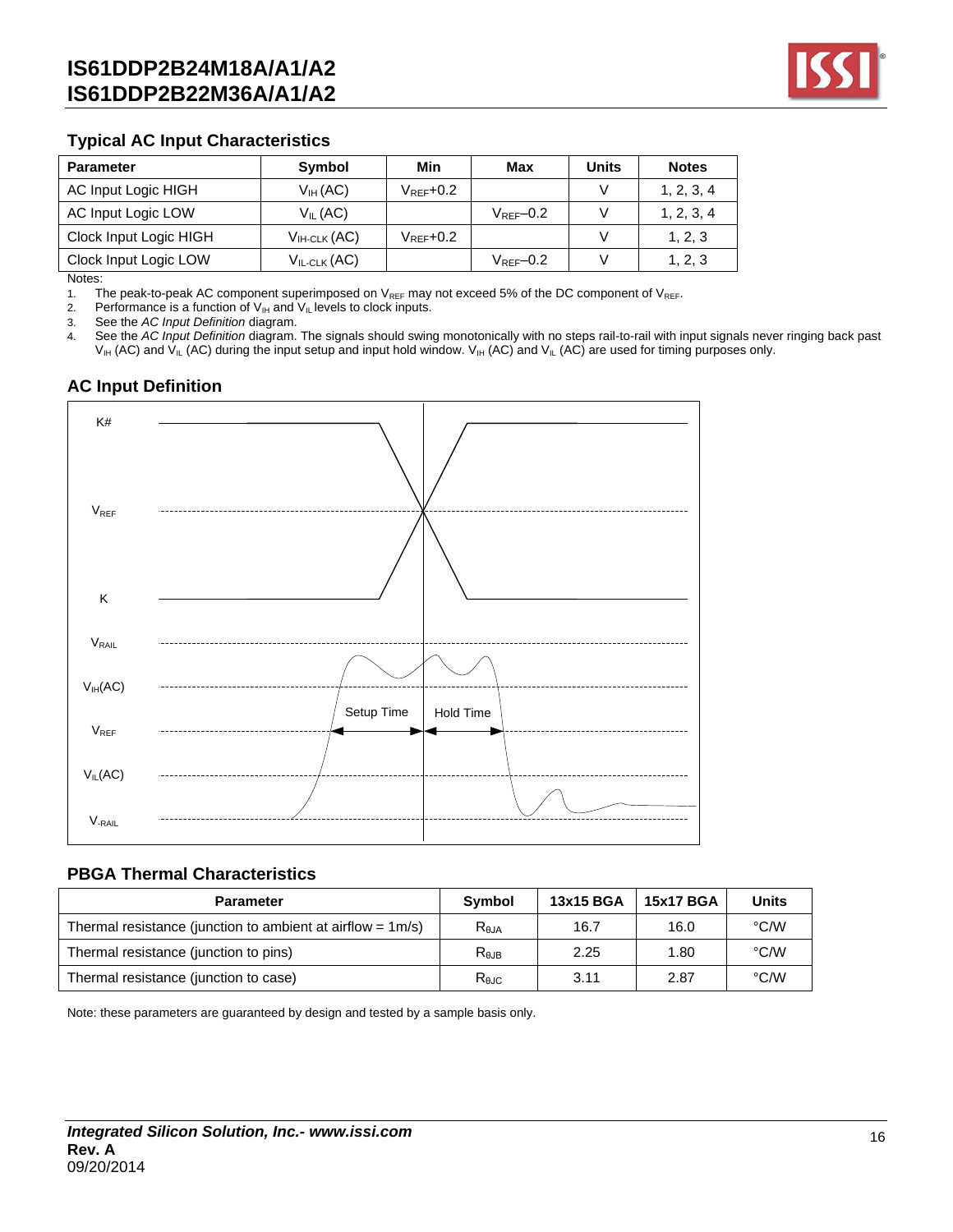

### **Pin Capacitance**

| <b>Parameter</b>                           | <b>Symbol</b>      | <b>Test Condition</b>                                     | Max | <b>Units</b> |
|--------------------------------------------|--------------------|-----------------------------------------------------------|-----|--------------|
| Input or output capacitance except DQ pins | $C_{IN}$ , $C_{O}$ |                                                           |     | p⊦           |
| DQ capacitance (DQ0-DQx)                   | $C_{DQ}$           | $TA = 25^{\circ}C$ , $f = 1$ MHz, $VDD = 1.8V$ , $VDDQ =$ |     | рF           |
| Clocks Capacitance (K, K, C, C)            | ∪clκ               | 1.5V                                                      |     | рF           |

Note: these parameters are guaranteed by design and tested by a sample basis only.

### **Programmable Impedance Output Driver DC Electrical Characteristics**

(Over the Operating Temperature Range,  $V_{DD}=1.8V\pm5\%$ ,  $V_{DDQ}=1.5V/1.8V$ )

| <b>Parameter</b>          | <b>Symbol</b> | Min                       | <b>Max</b>          | <b>Units</b> | <b>Notes</b>     |
|---------------------------|---------------|---------------------------|---------------------|--------------|------------------|
| Output Logic HIGH Voltage | Vон           | $V_{DDQ}$ /2 -0.12        | $V_{DDQ}/2 + 0.12$  |              | ن. ا             |
| Output Logic LOW Voltage  | $V_{OL}$      | V <sub>DDQ</sub> /2 -0.12 | $V_{DDQ}$ /2 + 0.12 |              | <u>റാ</u><br>ن , |

Notes:

1. For  $175\Omega \Box \Box \leq RQ \leq \Box 350\Omega$ :

$$
|\ln| = \frac{\left(\frac{V_{DDQ}}{2}\right)}{\left(\frac{RQ}{5}\right)}
$$

2. For  $175\Omega \square \leq \square RQ \leq \square 350\Omega$ :

$$
|\ln| = \frac{\left(\frac{V_{DDQ}}{2}\right)}{\left(\frac{RQ}{5}\right)}
$$

3. Parameter Tested with  $RQ=250\Omega$  and  $V_{DDQ}=1.5V$ 

## **AC Test Conditions**

(Over the Operating Temperature Range,  $V_{DD}=1.8V\pm5\%$ ,  $V_{DDO}=1.5V/1.8V$ )

| <b>Parameter</b>                  | שטש<br>Symbol          | <b>Conditions</b> | <b>Units</b> | <b>Notes</b> |
|-----------------------------------|------------------------|-------------------|--------------|--------------|
| Output Drive Power Supply Voltage | V <sub>DDQ</sub>       | 1.5/1.8           | V            |              |
| Input Logic HIGH Voltage          | Vıн                    | $V_{REF}$ +0.5    | $\vee$       |              |
| Input Logic LOW Voltage           | $V_{IL}$               | $V_{REF}$ -0.5    | V            |              |
| Input Reference Voltage           | <b>V<sub>REF</sub></b> | 0.75/0.9          | V            |              |
| Input Rise Time                   | $T_R$                  | 2.0               | V/ns         |              |
| Input Fall Time                   | $T_F$                  | 2.0               | V/ns         |              |
| Output Timing Reference Level     |                        | $V_{REF}$         | $\vee$       |              |
| <b>Clock Reference Level</b>      |                        | $V_{REF}$         | V            |              |
| <b>Output Load Conditions</b>     |                        |                   |              | 1, 2         |
| N                                 |                        |                   |              |              |

Notes:

1. See *AC Test Loading.*

2. Parameter Tested with  $RQ=250\Omega$  and  $V_{DDQ}=1.5V$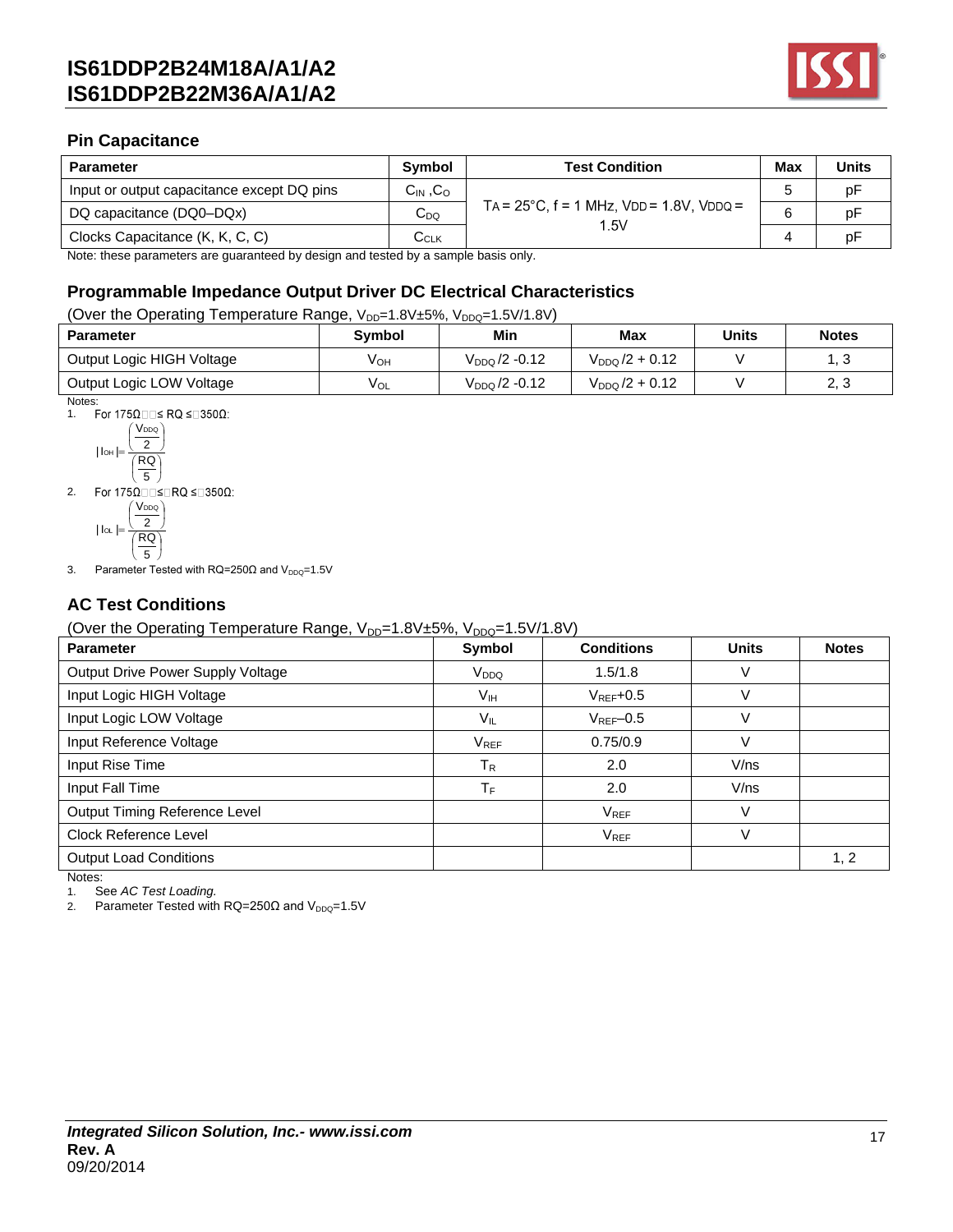

## **AC Test Loading**

(a) Unless otherwise noted, AC test loading assume this condition.



(b) tCHQZ and tCHQX1 are specified with 5pF load capacitance and measured when transition occurs ±100mV from the steady state voltage.



(c)TDO

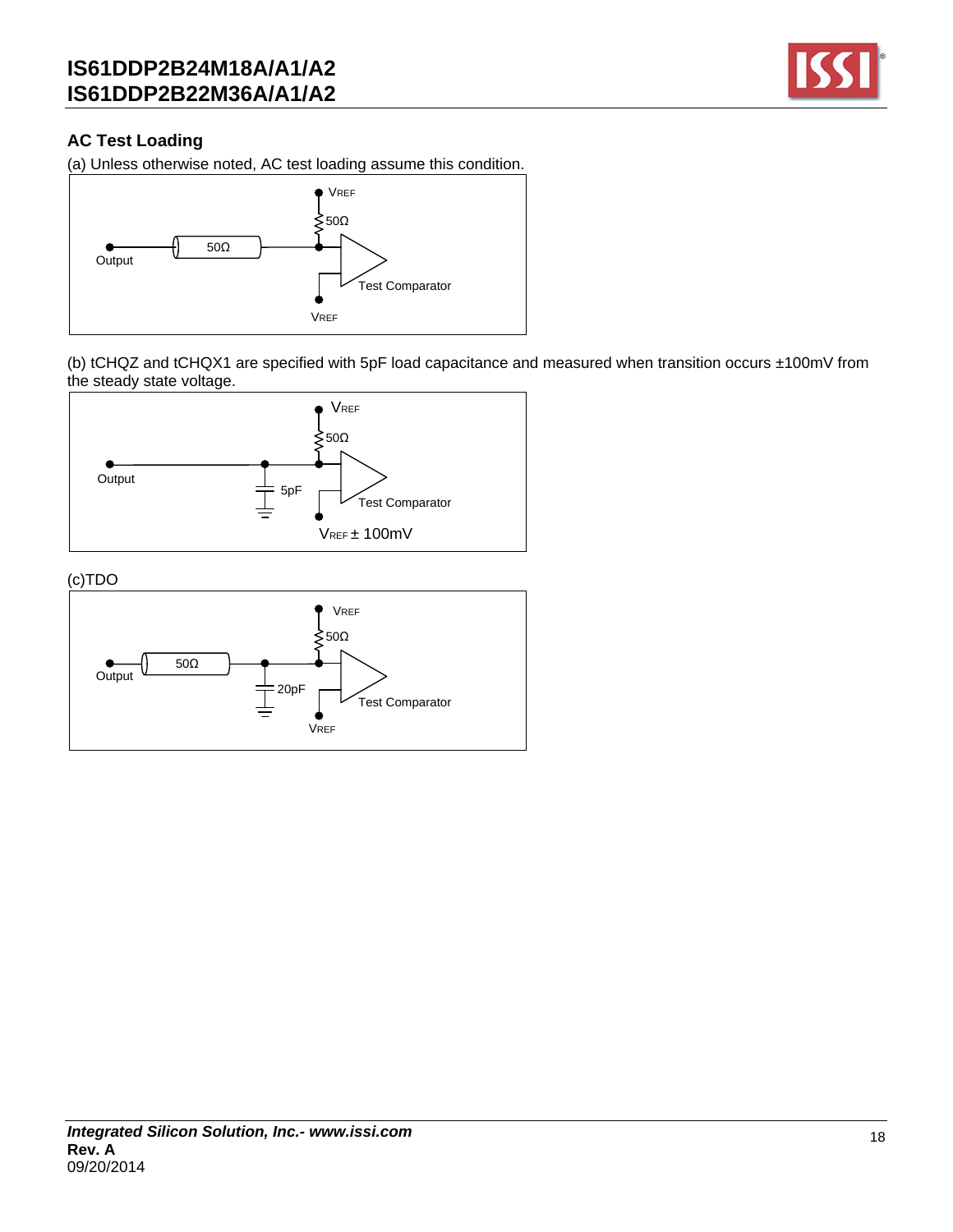

## **AC Timing Characteristics**

(Over the Operating Temperature Range,  $V_{DD}=1.8V\pm5\%$ ,  $V_{DDQ}=1.5V/1.8V$ )

|                                                           |                    | 22 (450MHz) |      | 25 (400MHz) |      | 30 (333MHz) |            |         | 33 (300MHz) | <b>Units</b> | <b>Notes</b>   |
|-----------------------------------------------------------|--------------------|-------------|------|-------------|------|-------------|------------|---------|-------------|--------------|----------------|
| <b>Parameter</b>                                          | Symbol             | Min         | Max  | Min         | Max  | Min         | <b>Max</b> | Min     | Max         |              |                |
| <b>Clock</b>                                              |                    |             |      |             |      |             |            |         |             |              |                |
| Clock Cycle Time (K, K#)                                  | tKHKH              | 2.2         | 8.40 | 2.50        | 8.40 | 3.00        | 8.4        | 3.33    | 8.4         | ns           |                |
| Clock Phase Jitter (K, K#)                                | tKC var            |             | 0.15 |             | 0.15 |             | 0.15       |         | 0.20        | ns           | 4              |
| Clock High Time (K, K#)                                   | tKHKL              | 0.4         |      | 0.4         |      | 0.4         |            | 0.4     |             | cycle        |                |
| Clock Low Time (K, K#)                                    | tKLKH              | 0.4         |      | 0.4         |      | 0.4         |            | 0.4     |             | cycle        |                |
| Clock to Clock# (K, K#)                                   | tKHK#H             | 0.99        |      | 1.10        |      | 1.35        |            | 1.50    |             | ns           |                |
| DLL Lock Time (K)                                         | tKC lock           | 2048        |      | 2048        |      | 2048        |            | 2048    |             | cycles       | 5              |
| Doff Low period to DLL reset                              | tDoffLowToReset    | 5           |      | 5           |      | 5           |            | 5       |             | ns           |                |
| K static to DLL reset                                     | tKCreset           | 30          |      | 30          |      | 30          |            | 30      |             | ns           |                |
| <b>Output Times</b>                                       |                    |             |      |             |      |             |            |         |             |              |                |
| K, K# High to Output Valid                                | tCHQV              |             | 0.45 |             | 0.45 |             | 0.45       |         | 0.45        | ns           |                |
| K, K# High to Output Hold                                 | tCHQX              | $-0.45$     |      | $-0.45$     |      | $-0.45$     |            | $-0.45$ |             | ns           |                |
| K, K# High to Echo Clock Valid                            | tCHCQV             |             | 0.45 |             | 0.45 |             | 0.45       |         | 0.45        | ns           |                |
| K, K# High to Echo Clock Hold                             | tCHCQX             | $-0.45$     |      | $-0.45$     |      | $-0.45$     |            | $-0.45$ |             | ns           |                |
| CQ, CQ# High to Output Valid                              | tCQHQV             |             | 0.2  |             | 0.2  |             | 0.25       |         | 0.27        | ns           | 6              |
| CQ, CQ# High to Output Hold                               | tCQHQX             | $-0.2$      |      | $-0.2$      |      | $-0.25$     |            | $-0.27$ |             | ns           | 6              |
| K, High to Output High-Z                                  | tCHQZ              |             | 0.45 |             | 0.45 |             | 0.45       |         | 0.45        | ns           |                |
| K, High to Output Low-Z                                   | tCHQX1             | $-0.45$     |      | $-0.45$     |      | $-0.45$     |            | $-0.45$ |             | ns           |                |
| CQ, CQ# High to QVLD Valid                                | tQVLD              | $-0.20$     | 0.20 | $-0.20$     | 0.20 | $-0.25$     | 0.25       | $-0.27$ | 0.27        | ns           |                |
| <b>Setup Times</b>                                        |                    |             |      |             |      |             |            |         |             |              |                |
| Address valid to K rising edge                            | tAVKH              | 0.30        |      | 0.40        |      | 0.40        |            | 0.40    |             | ns           |                |
| R#, W# control inputs valid to K<br>rising edge           | tIVKH              | 0.30        |      | 0.40        |      | 0.40        |            | 0.40    |             | ns           | $\overline{c}$ |
| $BWx$ # control inputs valid to K rising<br>edge          | tlVKH <sub>2</sub> | 0.25        |      | 0.28        |      | 0.30        |            | 0.30    |             | ns           | $\overline{c}$ |
| Data-in valid to K, K# rising edge                        | tDVKH              | 0.25        |      | 0.28        |      | 0.30        |            | 0.30    |             | ns           |                |
| <b>Hold Times</b>                                         |                    |             |      |             |      |             |            |         |             |              |                |
| K rising edge to address hold                             | tKHAX              | 0.30        |      | 0.40        |      | 0.40        |            | 0.40    |             | ns           | 2              |
| K rising edge to R#, W# control<br>inputs hold            | tKHIX              | 0.30        |      | 0.40        |      | 0.40        |            | 0.40    |             | ns           | 2              |
| K rising edge to BW <sub>x</sub> # control inputs<br>hold | tKHIX2             | 0.25        |      | 0.28        |      | 0.30        |            | 0.30    |             | ns           |                |
| K, K# rising edge to data-in hold                         | tKHDX              | 0.25        |      | 0.28        |      | 0.30        |            | 0.30    |             | ns           |                |

Notes:

1. All address inputs must meet the specified setup and hold times for all latching clock edges.

2. During normal operation, VIH, VIL, TRISE, and TFALL of inputs must be within 20% of VIH, VIL, TRISE, and TFALL of clock.

3. Clock phase jitter is the variance from clock rising edge to the next expected clock rising edge.

4. V<sub>DD</sub> slew rate must be less than 0.1V DC per 50ns for DLL lock retention. DLL lock time begins once V<sub>DD</sub> and input clock are stable.

5. The data sheet parameters reflect tester guard bands and test setup variations.

6. To avoid bus contention, at a given voltage and temperature tCHQX1 is bigger than tCHQZ. The specs as shown do not imply bus contention because tCHQX1 is a MIN parameter that is worst case at totally different test conditions (0 C, 1.9V) than tCHQZ, which is a MAX parameter (worst case at 70 C, 1.7V) It is not possible for two SRAMs on the same board to be at such different voltage and temperature.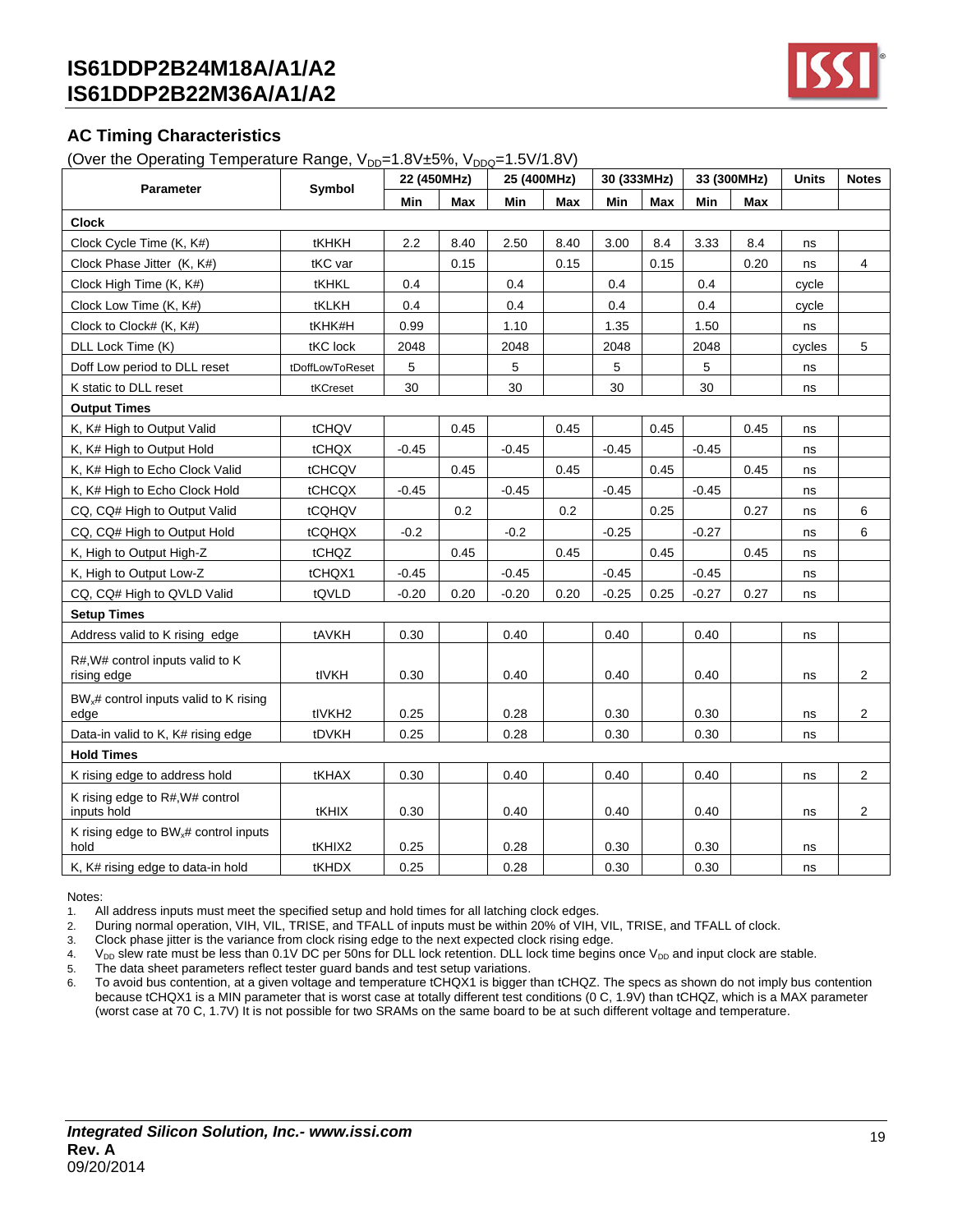

**Read, Write, and NOP Timing Diagram**



Notes: 1. Q1-0 refers to the output from address A1. Q1-1 refers to the output from the next burst address following A1.

2. The NOP cycle is not necessary for correct device operation, however, at high clock frequencies, it might be required to prevent bus contention.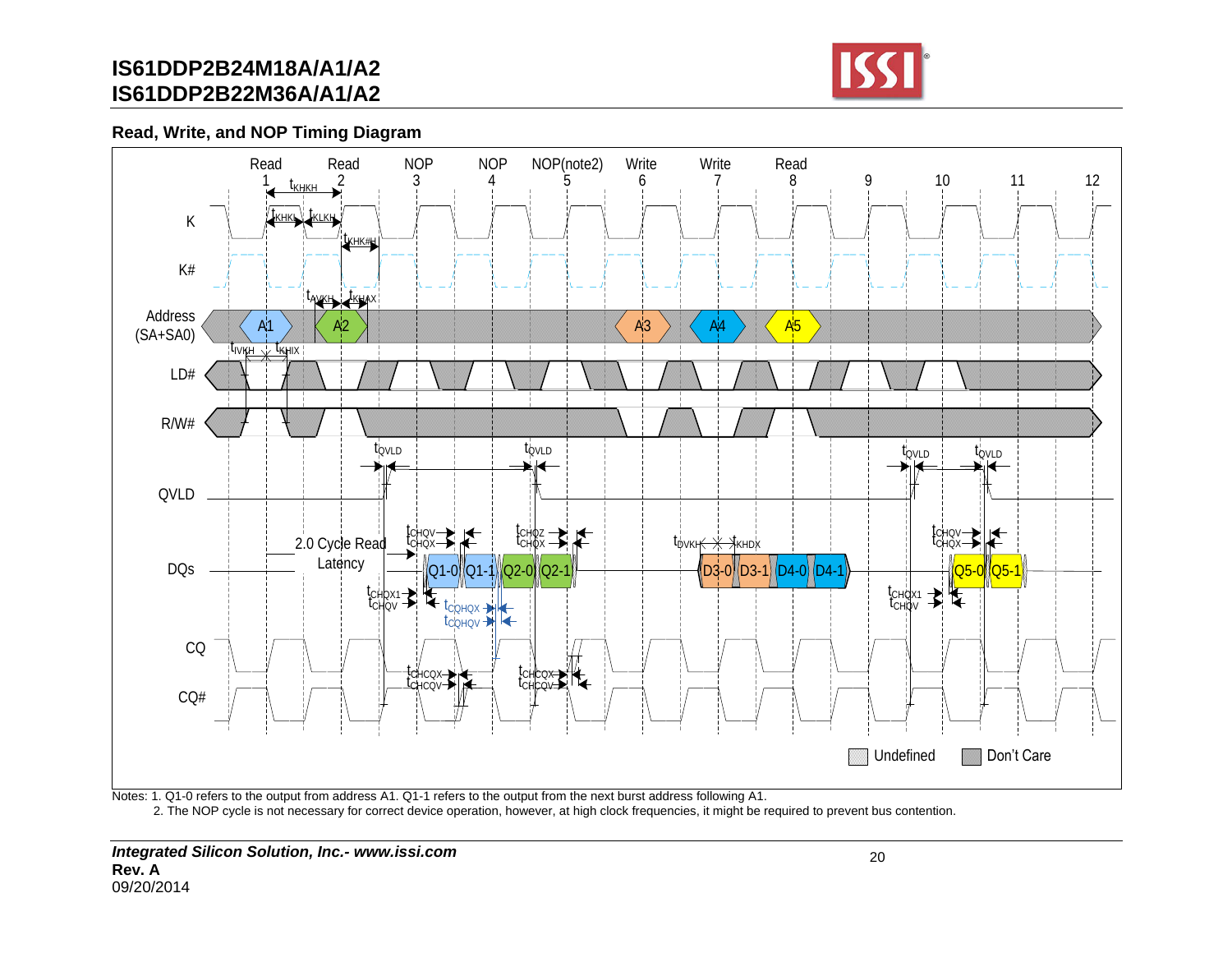

# **IEEE 1149.1 Serial Boundary Scan of JTAG**

These SRAMs incorporate a serial boundary scan Test Access Port (TAP) controller in 165 FBGA package. That is fully compliant with IEEE Standard 1149.1-2001. The TAP controller operates using standard 1.8 V interface logic levels.

## **Disabling the JTAG feature**

These SRAMs operate without using the JTAG feature. To disable the TAP controller, TCK must be tied Low (VSS) to prevent clocking of the device. TDI and TMS are internally pulled up and may be unconnected. They may alternatively be connected to VDD through a pull up resistor. TDO must be left unconnected. Upon power up, the device comes up in a reset state, which does not interfere with the operation of the device.

## **Test Access Port Signal List:**

### **Test Clock (TCK)**

The test clock is to operate only TAP controller. All inputs are captured on the rising edge of TCK. All outputs are driven from the falling edge of TCK.

### **Test Mode Select (TMS)**

The TMS input is to set commands of the TAP controller and is sampled on the rising edge of TCK. This pin can be left unconnected at SRAM operation. The pin is pulled up internally to keep logic high level.

### **Test Data-In (TDI)**

The TDI pin is to receive serially input information into the instruction and data registers. It can be connected to the input of any of the registers. The register between TDI and TDO is chosen by the instruction that is loaded into the TAP instruction register. For information on loading the instruction register (Refer to the TAP Controller State Diagram). TDI is internally pulled up and can be unconnected at SRAM. TDI is connected to the most significant bit (MSB) on any register.

## **Test Data-Out (TDO)**

The TDO pin is to drive serially clock data out from the JTAG registers. The output is active, depending upon the current state of the TAP state machine (Refer to instruction codes). The output changes on the falling edge of TCK. TDO is connected to the least significant bit (LSB) of any register.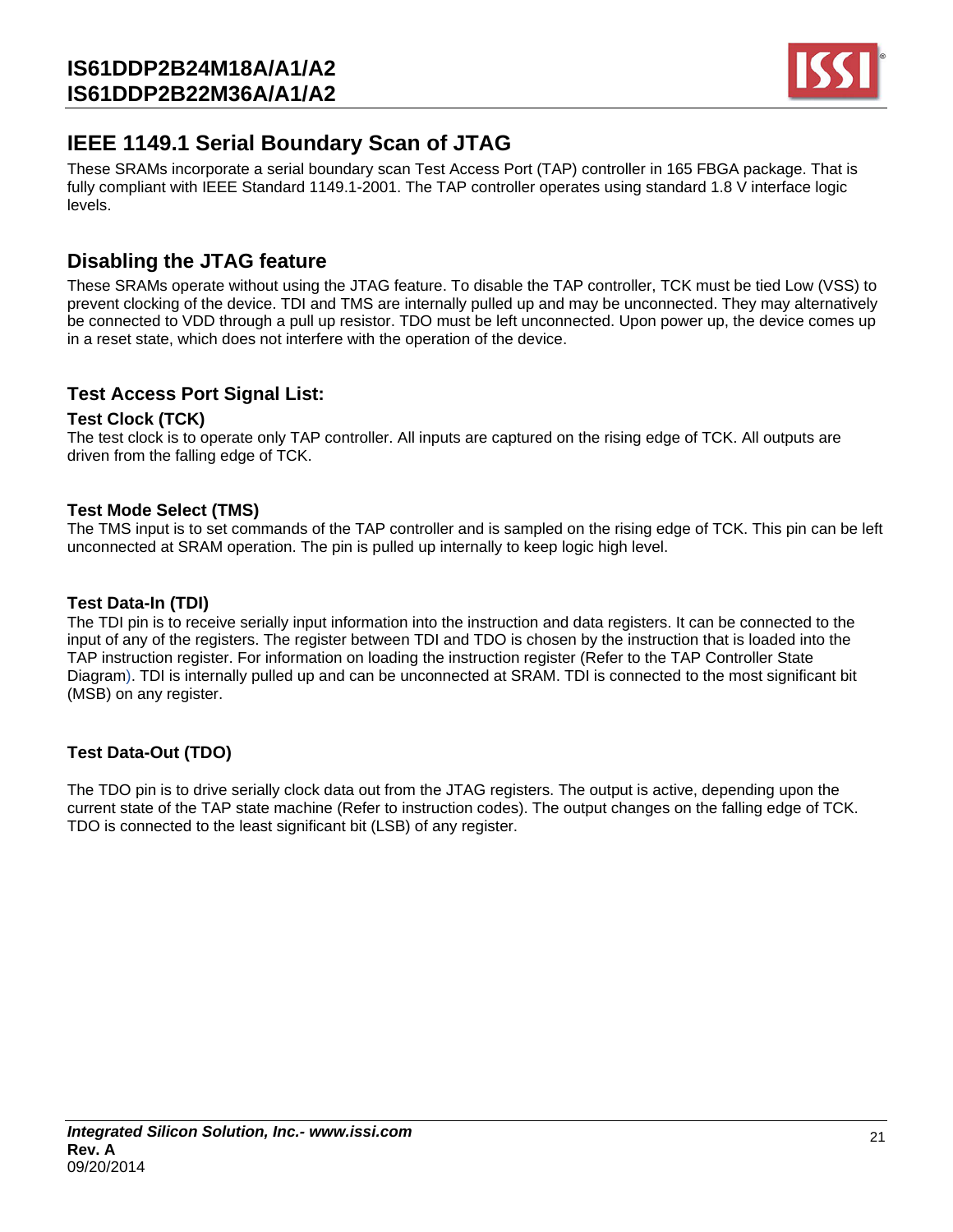

## **TAP Controller State and Block Diagram**



### **TAP Controller State Machine**

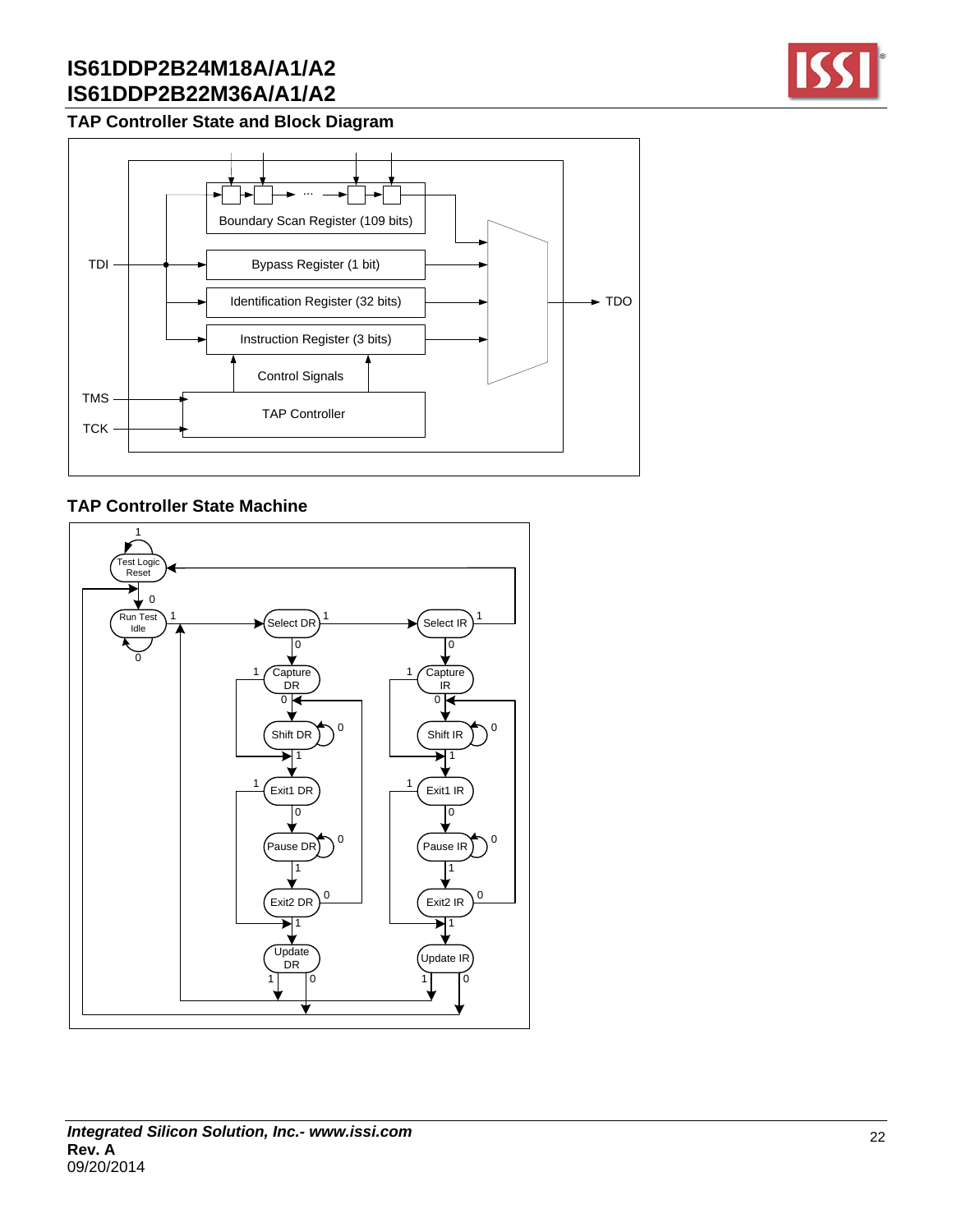

### **Performing a TAP Reset**

A Reset is performed by forcing TMS HIGH (VDD) for five rising edges of TCK. This Reset does not affect the operation of the SRAM and can be performed while the SRAM is operating. At power up, the TAP is reset internally to ensure that TDO comes up in a High Z state.

## **TAP Registers**

Registers are connected between the TDI and TDO pins and allow data to be scanned into and out of the SRAM test circuitry. Only one register can be selected at a time through the instruction registers. Data is serially loaded into the TDI pin on the rising edge of TCK and output on the TDO pin on the falling edge of TCK.

## **Instruction Register**

This register is loaded during the update-IR state of the TAP controller. Three-bit instructions can be serially loaded into the instruction register. At power-up, the instruction register is loaded with the IDCODE instruction. It is also loaded with the IDCODE instruction if the controller is placed in a reset state as described in the previous section. When the TAP controller is in the capture-IR state, the two LSBs are loaded with a binary "01" pattern to allow for fault isolation of the board-level serial test data path.

### **Bypass Register**

The bypass register is a single-bit register that can be placed between the TDI and TDO balls. It is to skip certain chips without serial boundary scan. This allows data to be shifted through the SRAM with minimal delay. The bypass register is set LOW  $(V_{SS})$  when the BYPASS instruction is executed.

### **Boundary Scan Register**

The boundary scan register is connected to all the input and output balls on the SRAM. Several No Connected(NC) balls are also included in the scan register to reserve other product options. The boundary scan register is loaded with the contents of the SRAM input and output ring when the TAP controller is in the capture-DR state and is then placed between the TDI and TDO balls when the controller is moved to the shift-DR state. The EXTEST, SAMPLE/PRELOAD, and SAMPLE Z instructions can be used to capture the contents of the input and output ring. Each bit corresponds to one of the balls on the SRAM package. The MSB of the register is connected to TDI, and the LSB is connected to TDO.

### **Identification (ID) Register**

The ID register is loaded with a vendor-specific, 32-bit code during the Capture-DR state when the IDCODE command is loaded in the instruction register. The IDCODE is hardwired into the SRAM and can be shifted out when the TAP controller is in the shift-DR state. The ID register has a vendor ID code and other information

## **TAP Instruction Set**

TAP Instruction Set is available to set eight instructions with the three bit instruction register and all combinations are listed in the TAP Instruction Code Table. Three of listed instructions on this table are reserved and must not be used. Instructions are loaded serially into the TAP controller during the Shift-IR state when the instruction register is placed between TDI and TDO. To execute an instruction once it is shifted in, the TAP controller must be moved into the Update-IR state.

### **IDCODE**

The IDCODE instruction causes a vendor-specific, 32-bit code to be loaded into the instruction register. It also places the instruction register between the TDI and TDO balls and allows the IDCODE to be shifted out of the device when the TAP controller enters the shift-DR state. The IDCODE instruction is loaded into the instruction register upon powerup or whenever the TAP controller is given a test logic reset state.

### **SAMPLE Z**

The SAMPLE Z instruction connects the boundary scan register between the TDI and TDO pins when the TAP controller is in a Shift-DR state. The SAMPLE Z command puts the output bus into a High Z state until the next command is supplied during the Update IR state.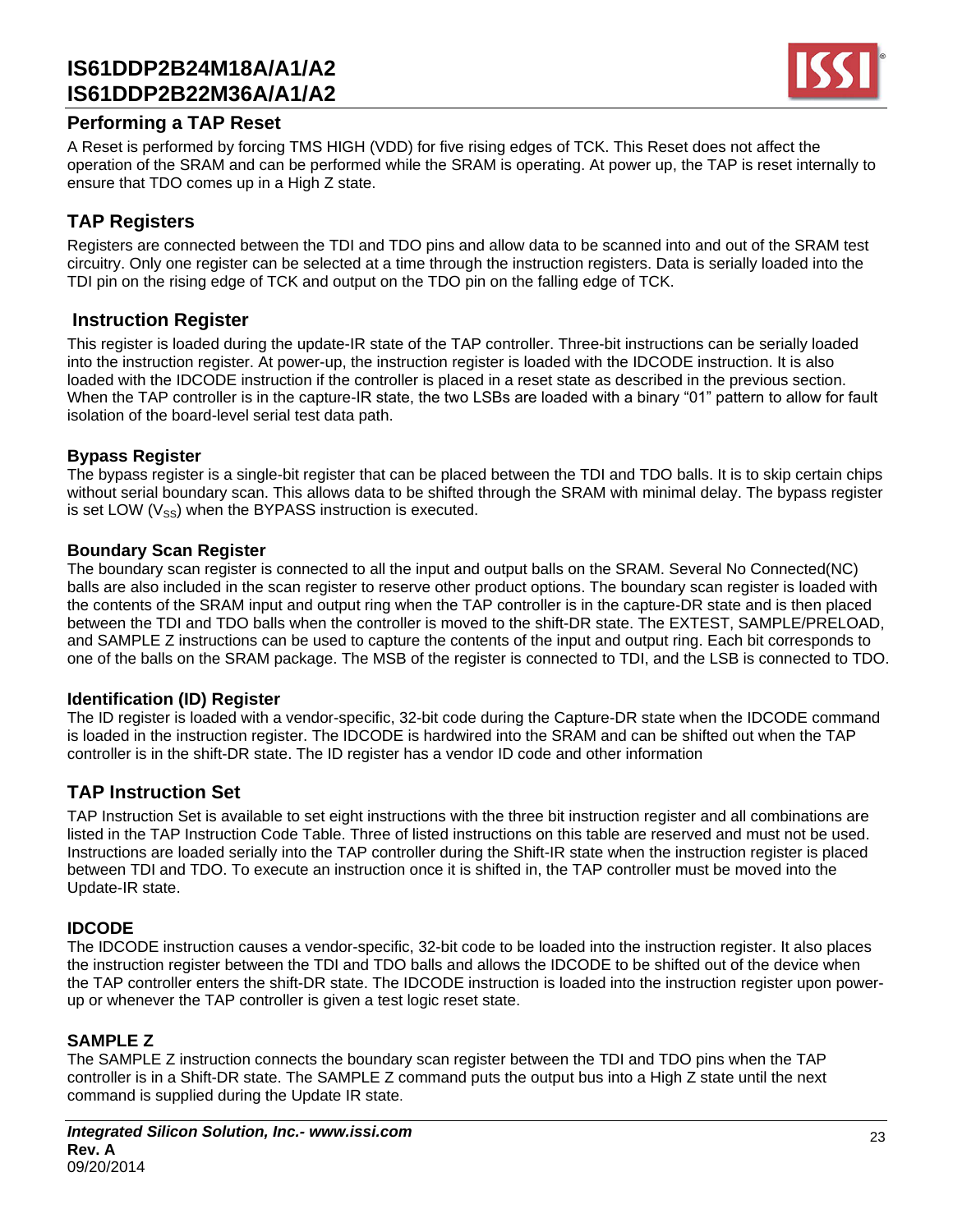### **SAMPLE/PRELOAD**

SAMPLE/PRELOAD is a IEEE 1149.1 basic instruction which connects the boundary scan register between the TDI and TDO pins when the TAP controller is in a Shift-DR state.. A snapshot of data on the inputs and output balls is captured in the boundary scan register when the TAP controller is in a Shift-DR state. The user must be aware that the TAP controller clock can only operate at a frequency up to 20 MHz, while the SRAM clock operates significantly faster. Because there is a large difference between the clock frequencies, it is possible that during the capture-DR state, an input or output will undergo a transition. The TAP may then try to capture a signal while in transition. This will not harm the device, but there is no guarantee as to the value that will be captured. Repeatable results may not be possible. To ensure that the boundary scan register will capture the correct value of a signal, the SRAM signal must be stabilized long enough to meet the TAP controller's capture setup plus hold time. The SRAM clock input might not be captured correctly if there is no way in a design to stop (or slow) the clock during a SAMPLE/ PRELOAD instruction. If this is an issue, it is still possible to capture all other signals and simply ignore the value of the CK and CK# captured in the boundary scan register. Once the data is captured, it is possible to shift out the data by putting the TAP into the shift-DR state. This places the boundary scan register between the TDI and TDO balls.

PRELOAD places an initial data pattern at the latched parallel outputs of the boundary scan register cells before the selection of another boundary scan test operation. The shifting of data for the SAMPLE and PRELOAD phases can occur concurrently when required, that is, while the data captured is shifted out, the preloaded data can be shifted in.

### **BYPASS**

When the BYPASS instruction is loaded in the instruction register and the TAP is placed in a shift-DR state, the bypass register is placed between TDI and TDO. The advantage of the BYPASS instruction is that it shortens the boundary scan path when multiple devices are connected together on a board.

### **PRIVATE**

Do not use these instructions. They are reserved for future use and engineering mode.

### **EXTEST**

The EXTEST instruction drives the preloaded data out through the system output pins. This instruction also connects the boundary scan register for serial access between the TDI and TDO in the Shift-DR controller state. IEEE Standard 1149.1 mandates that the TAP controller be able to put the output bus into a tri-state mode. The boundary scan register has a special bit located at bit #109. When this scan cell, called the "EXTEST output bus tri-state," is latched into the preload register during the Update-DR state in the TAP controller, it directly controls the state of the output (Qbus) pins, when the EXTEST is entered as the current instruction. When HIGH, it enables the output buffers to drive the output bus. When LOW, this bit places the output bus into a High Z condition. This bit can be set by entering the SAMPLE/PRELOAD or EXTEST command, and then shifting the desired bit into that cell during the Shift-DR state. During Update-DR, the value loaded into that shift-register cell latches into the preload register. When the EXTEST instruction is entered, this bit directly controls the output Q-bus pins. Note that this bit is pre-set LOW to enable the output when the device is powered up, and also when the TAP controller is in the Test-Logic-Reset state.

## **JTAG DC Operating Characteristics**

(Over the Operating Temperature Range,  $V_{\text{pp}=1.8V+5\%}$ )

| $\sim$ . The operating Tomporature Range, $\sqrt{D}$ is $\sim$ 2010 |                |         |                          |              |                         |  |  |  |  |
|---------------------------------------------------------------------|----------------|---------|--------------------------|--------------|-------------------------|--|--|--|--|
| <b>Parameter</b>                                                    | Symbol         | Min     | Max                      | <b>Units</b> | <b>Notes</b>            |  |  |  |  |
| JTAG Input High Voltage                                             | $V_{I H1}$     | 1.3     | $V_{DD}$ +0.3            | V            |                         |  |  |  |  |
| JTAG Input Low Voltage                                              | $V_{IL1}$      | $-0.3$  | 0.5                      | V            |                         |  |  |  |  |
| JTAG Output High Voltage                                            | $V_{OH1}$      | 1.4     | $\overline{\phantom{a}}$ | v            | $ I_{OH1} =2mA$         |  |  |  |  |
| JTAG Output Low Voltage                                             | $V_{OL1}$      |         | 0.4                      | V            | $IOL1=2mA$              |  |  |  |  |
| JTAG Output High Voltage                                            | $\rm V_{OH2}$  | $1.6\,$ | $\overline{\phantom{0}}$ | v            | $ I_{OH2} $ =100uA      |  |  |  |  |
| JTAG Output Low Voltage                                             | $\rm V_{OL2}$  |         | 0.2                      | V            | $IOL2=100uA$            |  |  |  |  |
| JTAG Input Leakage Current                                          | <b>ILIJTAG</b> | $-100$  | $+100$                   | uA           | $0 \leq$ Vin $\leq$ VDD |  |  |  |  |
| JTAG Output Leakage Current                                         | <b>ILOJTAG</b> | -5      | $+5$                     | uA           | $0 \le$ Vout $\le$ VDD  |  |  |  |  |
| Notes:                                                              |                |         |                          |              |                         |  |  |  |  |

1. All voltages referenced to VSS (GND); All JTAG inputs and outputs are LVTTL-compatible.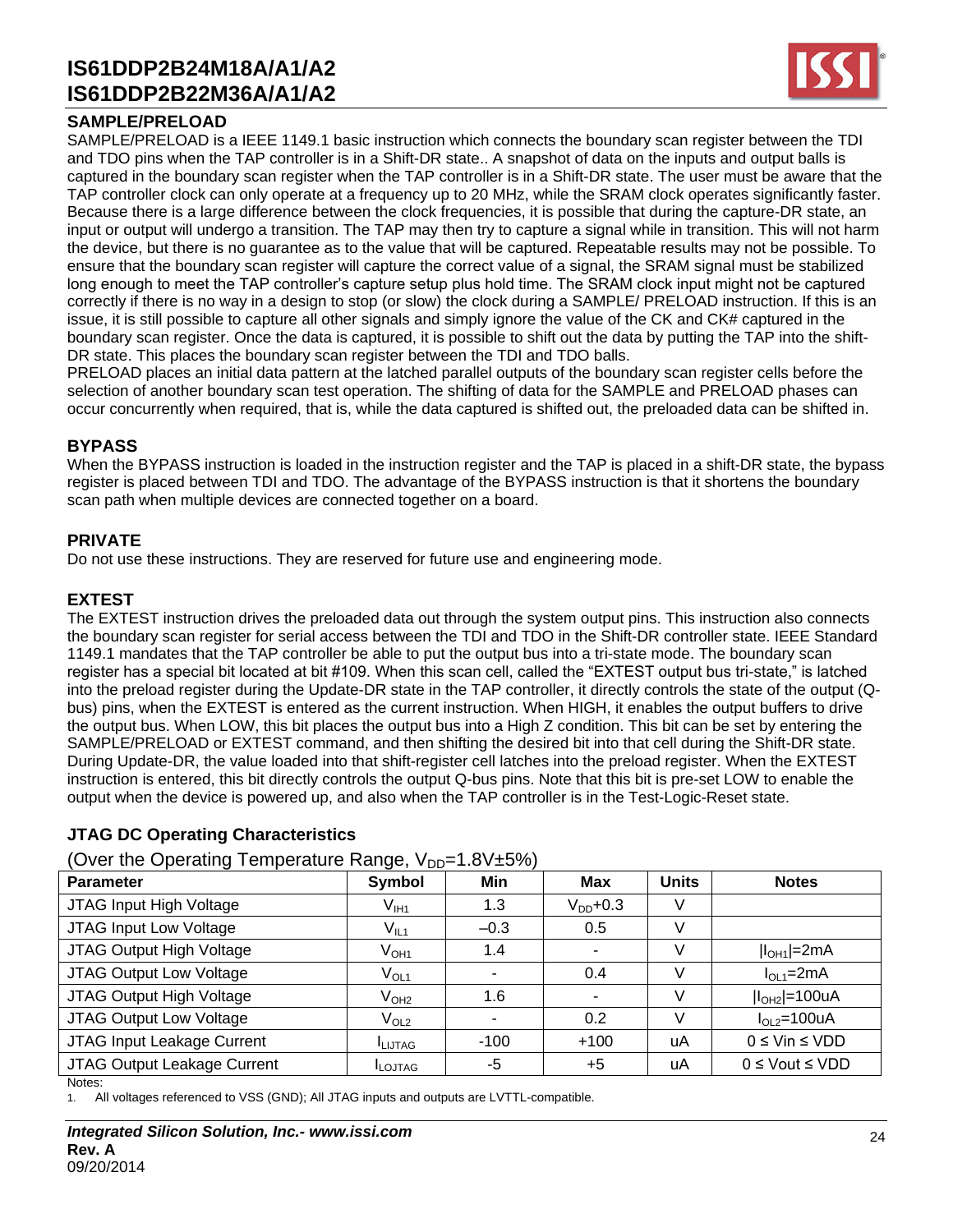

### **JTAG AC Test Conditions**

(Over the Operating Temperature Range,  $V_{DD}=1.8V\pm5\%$ ,  $V_{DDQ}=1.5V/1.8V$ )

| <b>Parameter</b>                        | <b>Symbol</b> | <b>Conditions</b> | <b>Units</b> |
|-----------------------------------------|---------------|-------------------|--------------|
| Input Pulse High Level                  | $V_{III1}$    | 1.3               |              |
| Input Pulse Low Level                   | $V_{IL1}$     | 0.5               |              |
| Input Rise Time                         | l R1          | 1.0               | ns           |
| Input Fall Time                         | l F1          | 1.0               | ns           |
| Input and Output Timing Reference Level |               | 0.9               |              |

## **JTAG AC Characteristics**

(Over the Operating Temperature Range,  $V_{DD}=1.8V\pm5\%$ ,  $V_{DDQ}=1.5V/1.8V$ )

| <b>Parameter</b>         | Symbol            | Min      | <b>Max</b> | <b>Units</b> |
|--------------------------|-------------------|----------|------------|--------------|
| TCK cycle time           | $t_{THTH}$        | 50       |            | ns           |
| TCK high pulse width     | $t_{THTL}$        | 20       |            | ns           |
| TCK low pulse width      | $t_{\text{TLTH}}$ | 20       |            | ns           |
| <b>TMS Setup</b>         | $t_{MVTH}$        | 5        |            | ns           |
| <b>TMS Hold</b>          | $t_{THMX}$        | 5        |            | ns           |
| <b>TDI Setup</b>         | $t_{\text{DVTH}}$ | 5        |            | ns           |
| <b>TDI Hold</b>          | $t_{THDX}$        | 5        |            | ns           |
| Capture Setup            | $t_{\text{CVTH}}$ | 5        |            | ns           |
| Capture Hold             | $t_{THCX}$        | 5        |            | ns           |
| TCK Low to Valid Data*   | $t_{TLOV}$        |          | 10         | ns           |
| TCK Low to Invalid Data* | $t_{\text{TLQX}}$ | $\Omega$ |            | ns           |

Note: See *AC Test Loading(c)*

## **JTAG Timing Diagram**

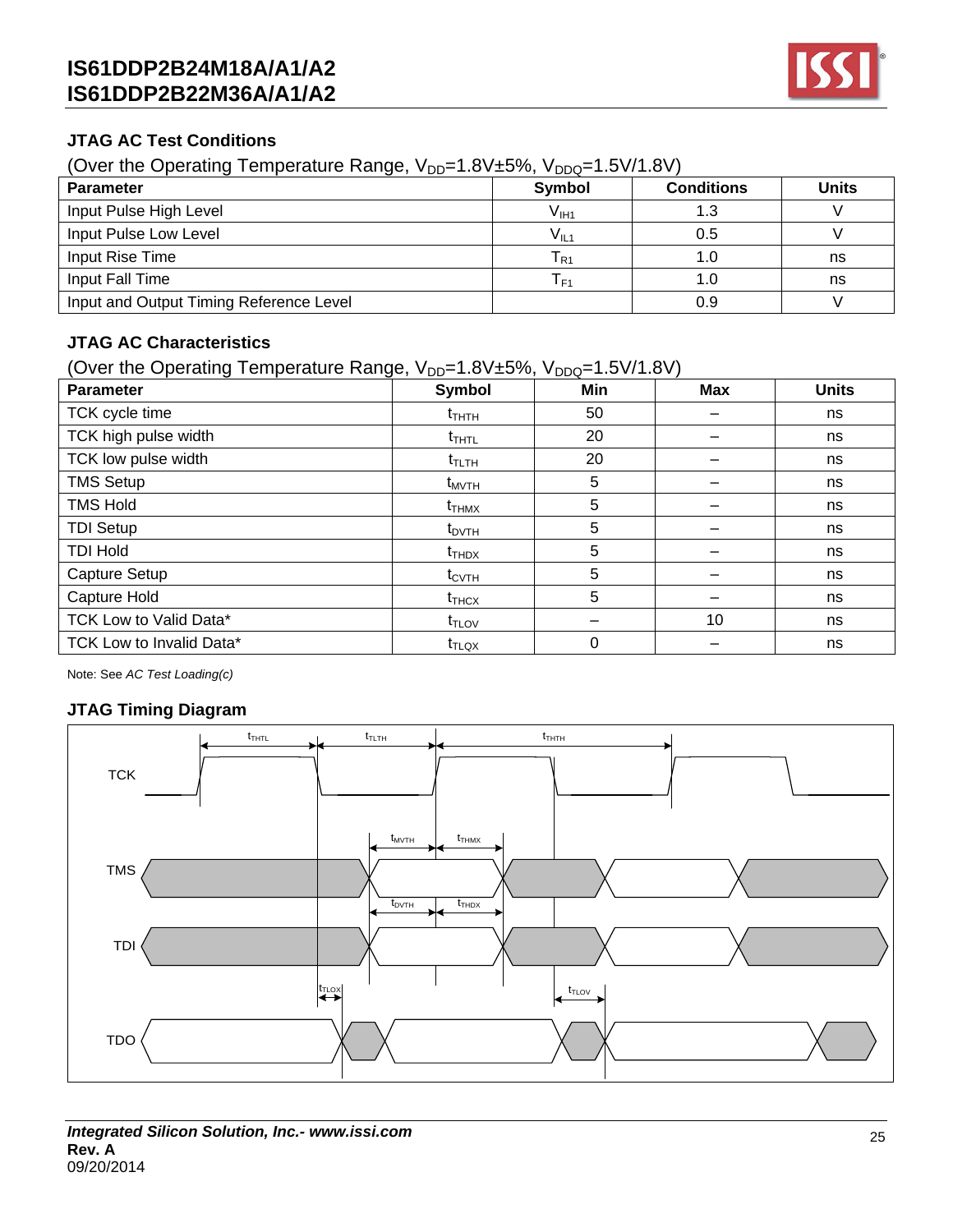

### **Instruction Set**

| Code | <b>Instruction</b> | <b>TDO Output</b>              |  |
|------|--------------------|--------------------------------|--|
| 000  | <b>EXTEST</b>      | <b>Boundary Scan Register</b>  |  |
| 001  | <b>IDCODE</b>      | 32-bit Identification Register |  |
| 010  | SAMPLE-Z           | <b>Boundary Scan Register</b>  |  |
| 011  | <b>PRIVATE</b>     | Do Not Use                     |  |
| 100  | SAMPLE(/PRELOAD)   | <b>Boundary Scan Register</b>  |  |
| 101  | <b>PRIVATE</b>     | Do Not Use                     |  |
| 110  | <b>PRIVATE</b>     | Do Not Use                     |  |
| 111  | <b>BYPASS</b>      | <b>Bypass Register</b>         |  |

### **ID Register Definition**

| <b>Revision Number (31:29)</b> | <b>Part Configuration (28:12)</b> | Vendor ID Code (11:1) | Start Bit (0) |
|--------------------------------|-----------------------------------|-----------------------|---------------|
| 000                            | 0TDEF0WX01PQLBTS0                 | 00011010101           |               |

## **Part Configuration Definition:**

- 1. DEF = 001 for 18Mb, 010 for 36Mb, 011 for 72Mb
- 2. WX = 11 for x36, 10 for x18
- 3.  $P = 1$  for II+(QUAD-P/DDR-IIP), 0 for II(QUAD/DDR-II)
- 4.  $Q = 1$  for  $QUAD$ , 0 for DDR-II
- 5. L = 1 for RL=2.5, 0 for RL≠2.5
- 6.  $B = 1$  for burst of 4, 0 for burst of 2
- 7.  $S = 1$  for Separate I/O, 0 for Common I/O
- 8. T = 1 for ODT option, 0 for No ODT option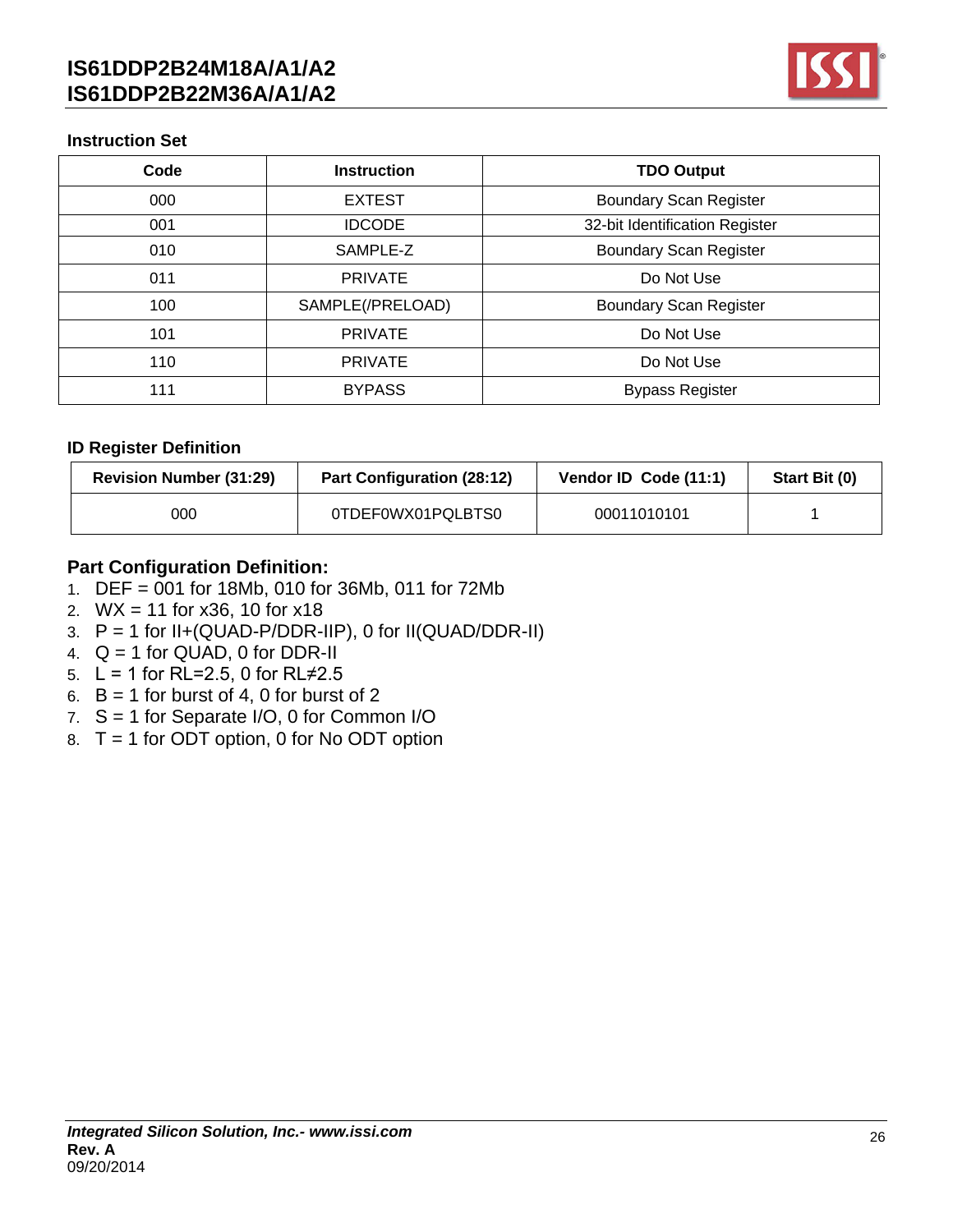## **Boundary Scan Exit Order**

| Pin ID      |  |  |
|-------------|--|--|
| 6R          |  |  |
| 6P          |  |  |
| 6N          |  |  |
| 7P          |  |  |
| 7N          |  |  |
| 7R          |  |  |
| 8R          |  |  |
| 8P          |  |  |
| 9R          |  |  |
| <b>11P</b>  |  |  |
| 10P         |  |  |
| <b>10N</b>  |  |  |
| 9P          |  |  |
| 10M         |  |  |
| 11 <u>M</u> |  |  |
| 9M          |  |  |
| 9N          |  |  |
| 11L         |  |  |
| 11M         |  |  |
| 9L          |  |  |
| 10L         |  |  |
| 11K         |  |  |
| 10K         |  |  |
| 9J          |  |  |
| 9K          |  |  |
| 10J         |  |  |
| 11J         |  |  |
| 11H         |  |  |
| 10G         |  |  |
| 9G          |  |  |
| 11F         |  |  |
| 11G         |  |  |
| 9F          |  |  |
| 10F         |  |  |
| 11E         |  |  |
| 10E         |  |  |
|             |  |  |

| <b>ORDER</b>              | Pin ID     | <b>ORDER</b> | Pin ID     | <b>ORDER</b> | Pin ID         |
|---------------------------|------------|--------------|------------|--------------|----------------|
| $\mathbf{1}$              | 6R         | 37           | 10D        | 73           | 2C             |
| $\overline{2}$            | 6P         | 38           | 9E         | 74           | 3E             |
| $\ensuremath{\mathsf{3}}$ | 6N         | 39           | 10C        | 75           | 2D             |
| $\overline{\mathbf{4}}$   | 7P         | 40           | 11D        | 76           | 2E             |
| 5                         | 7N         | 41           | 9C         | 77           | 1E             |
| 6                         | 7R         | 42           | 9D         | 78           | 2F             |
| $\overline{7}$            | 8R         | 43           | 11B        | 79           | 3F             |
| 8                         | 8P         | 44           | <b>11C</b> | 80           | 1G             |
| $\boldsymbol{9}$          | 9R         | 45           | <b>9B</b>  | 81           | 1F             |
| 10                        | 11P        | 46           | 10B        | 82           | 3G             |
| 11                        | 10P        | 47           | <b>11A</b> | 83           | 2G             |
| 12                        | <b>10N</b> | 48           | 10A        | 84           | 1H             |
| 13                        | 9P         | 49           | 9A         | 85           | 1J             |
| 14                        | 10M        | 50           | 8B         | 86           | 2J             |
| 15                        | <b>11N</b> | 51           | 7C         | 87           | 3K             |
| 16                        | 9M         | 52           | 6C         | 88           | 3J             |
| 17                        | <b>9N</b>  | 53           | 8A         | 89           | 2K             |
| 18                        | 11L        | 54           | 7A         | 90           | 1K             |
| 19                        | 11M        | 55           | 7B         | 91           | 2L             |
| 20                        | 9L         | 56           | 6B         | 92           | 3L             |
| 21                        | 10L        | 57           | 6A         | 93           | 1M             |
| 22                        | 11K        | 58           | 5B         | 94           | 1L             |
| 23                        | 10K        | 59           | 5A         | 95           | 3N             |
| 24                        | 9J         | 60           | 4A         | 96           | 3M             |
| 25                        | 9K         | 61           | 5C         | 97           | 1 <sub>N</sub> |
| 26                        | 10J        | 62           | 4B         | 98           | 2M             |
| 27                        | 11J        | 63           | 3A         | 99           | 3P             |
| 28                        | 11H        | 64           | 2A         | 100          | 2N             |
| 29                        | 10G        | 65           | 1A         | 101          | 2P             |
| 30                        | 9G         | 66           | 2B         | 102          | 1P             |
| 31                        | 11F        | 67           | 3B         | 103          | 3R             |
| 32                        | 11G        | 68           | 1C         | 104          | 4R             |
| 33                        | 9F         | 69           | 1B         | 105          | 4P             |
| 34                        | 10F        | 70           | 3D         | 106          | 5P             |
| 35                        | 11E        | 71           | 3C         | 107          | 5N             |
| 36                        | 10E        | 72           | 1D         | 108          | 5R             |

| <b>ORDER</b> | Pin ID         |  |  |
|--------------|----------------|--|--|
| 73           | 2C             |  |  |
| 74           | 3E             |  |  |
| 75           | 2D             |  |  |
| 76           | 2E             |  |  |
| 77           | 1E             |  |  |
| 78           | 2F             |  |  |
| 79           | 3F             |  |  |
| 80           | 1G             |  |  |
| 81           | 1F             |  |  |
| 82           | 3G             |  |  |
| 83           | 2G             |  |  |
| 84           | 1H             |  |  |
| 85           | 1J             |  |  |
| 86           | 2J             |  |  |
| 87           | 3K             |  |  |
| 88           | 3J             |  |  |
| 89           | 2K             |  |  |
| 90           | 1K             |  |  |
| 91           | 2L             |  |  |
| 92           | 3L             |  |  |
| 93           | 1M             |  |  |
| 94           | 1L             |  |  |
| 95           | 3N             |  |  |
| 96           | 3M             |  |  |
| 97           | 1 <sub>N</sub> |  |  |
| 98           | 2M             |  |  |
| 99           | 3P             |  |  |
| 100          | 2N             |  |  |
| 101          | 2P             |  |  |
| 102          | 1P             |  |  |
| 103          | 3R             |  |  |
| 104          | 4R             |  |  |
| 105          | 4P             |  |  |
| 106          | 5P             |  |  |
| 107          | 5N             |  |  |
| 108          | 5R             |  |  |
| 109          | Internal       |  |  |

Notes:

1. NC pins as defined on the **FBGA Ball Assignments** are read as "don't cares".

2. State of internal pin (#109) is loaded via JTAG

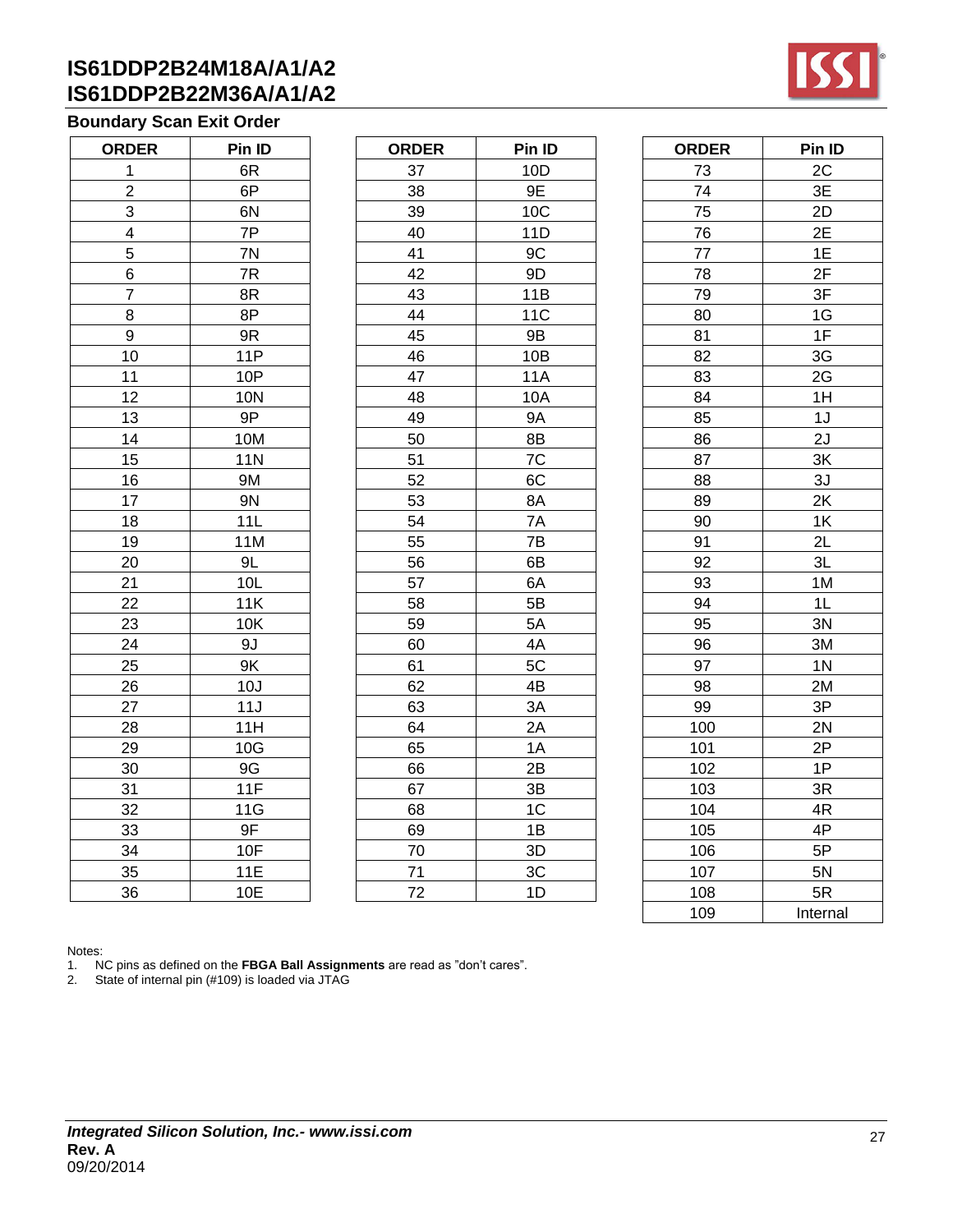

# **Ordering Information**

## **Commercial Range: 0°C to +70°C**

| <b>Speed</b> | Order Part No.               | Organization | Package                        |
|--------------|------------------------------|--------------|--------------------------------|
| 450 MHz      | IS61DDP2B22M36A/A1/A2-450M3  | 2Mx36        | 165 FBGA (15x17 mm)            |
|              | IS61DDP2B22M36A/A1/A2-450M3L | 2Mx36        | 165 FBGA (15x17 mm), lead free |
|              | IS61DDP2B24M18A/A1/A2-450M3  | 4Mx18        | 165 FBGA (15x17 mm)            |
|              | IS61DDP2B24M18A/A1/A2-450M3L | 4Mx18        | 165 FBGA (15x17 mm), lead free |
| 400 MHz      | IS61DDP2B22M36A/A1/A2-400M3  | 2Mx36        | 165 FBGA (15x17 mm)            |
|              | IS61DDP2B22M36A/A1/A2-400M3L | 2Mx36        | 165 FBGA (15x17 mm), lead free |
|              | IS61DDP2B24M18A/A1/A2-400M3  | 4Mx18        | 165 FBGA (15x17 mm)            |
|              | IS61DDP2B24M18A/A1/A2-400M3L | 4Mx18        | 165 FBGA (15x17 mm), lead free |
| 333 MHz      | IS61DDP2B22M36A/A1/A2-333M3  | 2Mx36        | 165 FBGA (15x17 mm)            |
|              | IS61DDP2B22M36A/A1/A2-333M3L | 2Mx36        | 165 FBGA (15x17 mm), lead free |
|              | IS61DDP2B24M18A/A1/A2-333M3  | 4Mx18        | 165 FBGA (15x17 mm)            |
|              | IS61DDP2B24M18A/A1/A2-333M3L | 4Mx18        | 165 FBGA (15x17 mm), lead free |
| 300 MHz      | IS61DDP2B22M36A/A1/A2-300M3  | 2Mx36        | 165 FBGA (15x17 mm)            |
|              | IS61DDP2B22M36A/A1/A2-300M3L | 2Mx36        | 165 FBGA (15x17 mm), lead free |
|              | IS61DDP2B24M18A/A1/A2-300M3  | 4Mx18        | 165 FBGA (15x17 mm)            |
|              | IS61DDP2B24M18A/A1/A2-300M3L | 4Mx18        | 165 FBGA (15x17 mm), lead free |

## **Commercial Range: °C to +70°C**

| <b>Speed</b> | <b>Order Part No.</b>        | Organization | Package                        |
|--------------|------------------------------|--------------|--------------------------------|
| 450 MHz      | IS61DDP2B22M36A/A1/A2-450B4  | 2Mx36        | 165 FBGA (13x15 mm)            |
|              | IS61DDP2B22M36A/A1/A2-450B4L | 2Mx36        | 165 FBGA (13x15 mm), lead free |
|              | IS61DDP2B24M18A/A1/A2-450B4  | 4Mx18        | 165 FBGA (13x15 mm)            |
|              | IS61DDP2B24M18A/A1/A2-450B4L | 4Mx18        | 165 FBGA (13x15 mm), lead free |
| 400 MHz      | IS61DDP2B22M36A/A1/A2-400B4  | 2Mx36        | 165 FBGA (13x15 mm)            |
|              | IS61DDP2B22M36A/A1/A2-400B4L | 2Mx36        | 165 FBGA (13x15 mm), lead free |
|              | IS61DDP2B24M18A/A1/A2-400B4  | 4Mx18        | 165 FBGA (13x15 mm)            |
|              | IS61DDP2B24M18A/A1/A2-400B4L | 4Mx18        | 165 FBGA (13x15 mm), lead free |
| 333 MHz      | IS61DDP2B22M36A/A1/A2-333B4  | 2Mx36        | 165 FBGA (13x15 mm)            |
|              | IS61DDP2B22M36A/A1/A2-333B4L | 2Mx36        | 165 FBGA (13x15 mm), lead free |
|              | IS61DDP2B24M18A/A1/A2-333B4  | 4Mx18        | 165 FBGA (13x15 mm)            |
|              | IS61DDPB24M18A/A1/A2-333B4L  | 4Mx18        | 165 FBGA (13x15 mm), lead free |
| 300 MHz      | IS61DDP2B22M36A/A1/A2-300B4  | 2Mx36        | 165 FBGA (13x15 mm)            |
|              | IS61DDP2B22M36A/A1/A2-300B4L | 2Mx36        | 165 FBGA (13x15 mm), lead free |
|              | IS61DDP2B24M18A/A1/A2-300B4  | 4Mx18        | 165 FBGA (13x15 mm)            |
|              | IS61DDP2B24M18A/A1/A2-300B4L | 4Mx18        | 165 FBGA (13x15 mm), lead free |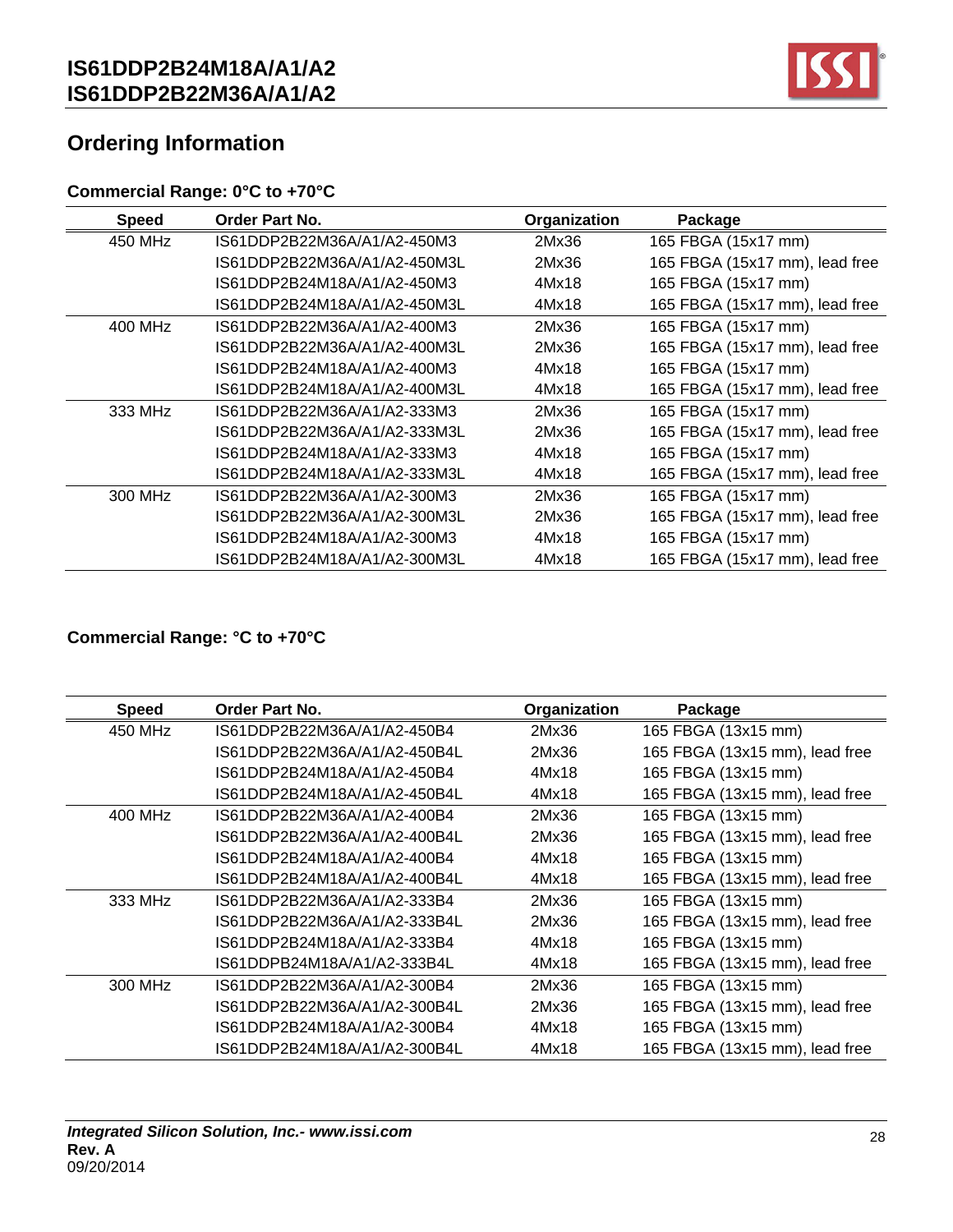## **Industrial Range: -40°C to +85°C**



| <b>Speed</b> | <b>Order Part No.</b>         | Organization | Package                        |
|--------------|-------------------------------|--------------|--------------------------------|
| 450 MHz      | IS61DDP2B22M36A/A1/A2-450M3I  | 2Mx36        | 165 FBGA (15x17 mm)            |
|              | IS61DDP2B22M36A/A1/A2-450M3LI | 2Mx36        | 165 FBGA (15x17 mm), lead free |
|              | IS61DDP2B24M18A/A1/A2-450M3L  | 4Mx18        | 165 FBGA (15x17 mm)            |
|              | IS61DDP2B24M18A/A1/A2-450M3LI | 4Mx18        | 165 FBGA (15x17 mm), lead free |
| 400 MHz      | IS61DDP2B22M36A/A1/A2-400M3I  | 2Mx36        | 165 FBGA (15x17 mm)            |
|              | IS61DDP2B22M36A/A1/A2-400M3LI | 2Mx36        | 165 FBGA (15x17 mm), lead free |
|              | IS61DDP2B24M18A/A1/A2-400M3L  | 4Mx18        | 165 FBGA (15x17 mm)            |
|              | IS61DDP2B24M18A/A1/A2-400M3LI | 4Mx18        | 165 FBGA (15x17 mm), lead free |
| 333 MHz      | IS61DDP2B22M36A/A1/A2-333M3I  | 2Mx36        | 165 FBGA (15x17 mm)            |
|              | IS61DDP2B22M36A/A1/A2-333M3LI | 2Mx36        | 165 FBGA (15x17 mm), lead free |
|              | IS61DDP2B24M18A/A1/A2-333M3L  | 4Mx18        | 165 FBGA (15x17 mm)            |
|              | IS61DDP2B24M18A/A1/A2-333M3LI | 4Mx18        | 165 FBGA (15x17 mm), lead free |
| 300 MHz      | IS61DDP2B22M36A/A1/A2-300M3I  | 2Mx36        | 165 FBGA (15x17 mm)            |
|              | IS61DDP2B22M36A/A1/A2-300M3LI | 2Mx36        | 165 FBGA (15x17 mm), lead free |
|              | IS61DDP2B24M18A/A1/A2-300M3L  | 4Mx18        | 165 FBGA (15x17 mm)            |
|              | IS61DDP2B24M18A/A1/A2-300M3LI | 4Mx18        | 165 FBGA (15x17 mm), lead free |

## **Industrial Range: -40°C to +85°C**

| <b>Speed</b> | <b>Order Part No.</b>         | Organization | Package                        |
|--------------|-------------------------------|--------------|--------------------------------|
| 450 MHz      | IS61DDP2B22M36A/A1/A2-450B4I  | 2Mx36        | 165 FBGA (13x15 mm)            |
|              | IS61DDP2B22M36A/A1/A2-450B4LI | 2Mx36        | 165 FBGA (13x15 mm), lead free |
|              | IS61DDP2B24M18A/A1/A2-450B4I  | 4Mx18        | 165 FBGA (13x15 mm)            |
|              | IS61DDP2B24M18A/A1/A2-450B4LI | 4Mx18        | 165 FBGA (13x15 mm), lead free |
| 400 MHz      | IS61DDP2B22M36A/A1/A2-400B4I  | 2Mx36        | 165 FBGA (13x15 mm)            |
|              | IS61DDP2B22M36A/A1/A2-400B4LI | 2Mx36        | 165 FBGA (13x15 mm), lead free |
|              | IS61DDP2B24M18A/A1/A2-400B4I  | 4Mx18        | 165 FBGA (13x15 mm)            |
|              | IS61DDP2B24M18A/A1/A2-400B4LI | 4Mx18        | 165 FBGA (13x15 mm), lead free |
| 333 MHz      | IS61DDP2B22M36A/A1/A2-333B4I  | 2Mx36        | 165 FBGA (13x15 mm)            |
|              | IS61DDP2B22M36A/A1/A2-333B4LI | 2Mx36        | 165 FBGA (13x15 mm), lead free |
|              | IS61DDP2B24M18A/A1/A2-333B4I  | 4Mx18        | 165 FBGA (13x15 mm)            |
|              | IS61DDP2B24M18A/A1/A2-333B4LI | 4Mx18        | 165 FBGA (13x15 mm), lead free |
| 300 MHz      | IS61DDP2B22M36A/A1/A2-300B4I  | 2Mx36        | 165 FBGA (13x15 mm)            |
|              | IS61DDP2B22M36A/A1/A2-300B4LI | 2Mx36        | 165 FBGA (13x15 mm), lead free |
|              | IS61DDP2B24M18A/A1/A2-300B4I  | 4Mx18        | 165 FBGA (13x15 mm)            |
|              | IS61DDP2B24M18A/A1/A2-300B4LI | 4Mx18        | 165 FBGA (13x15 mm), lead free |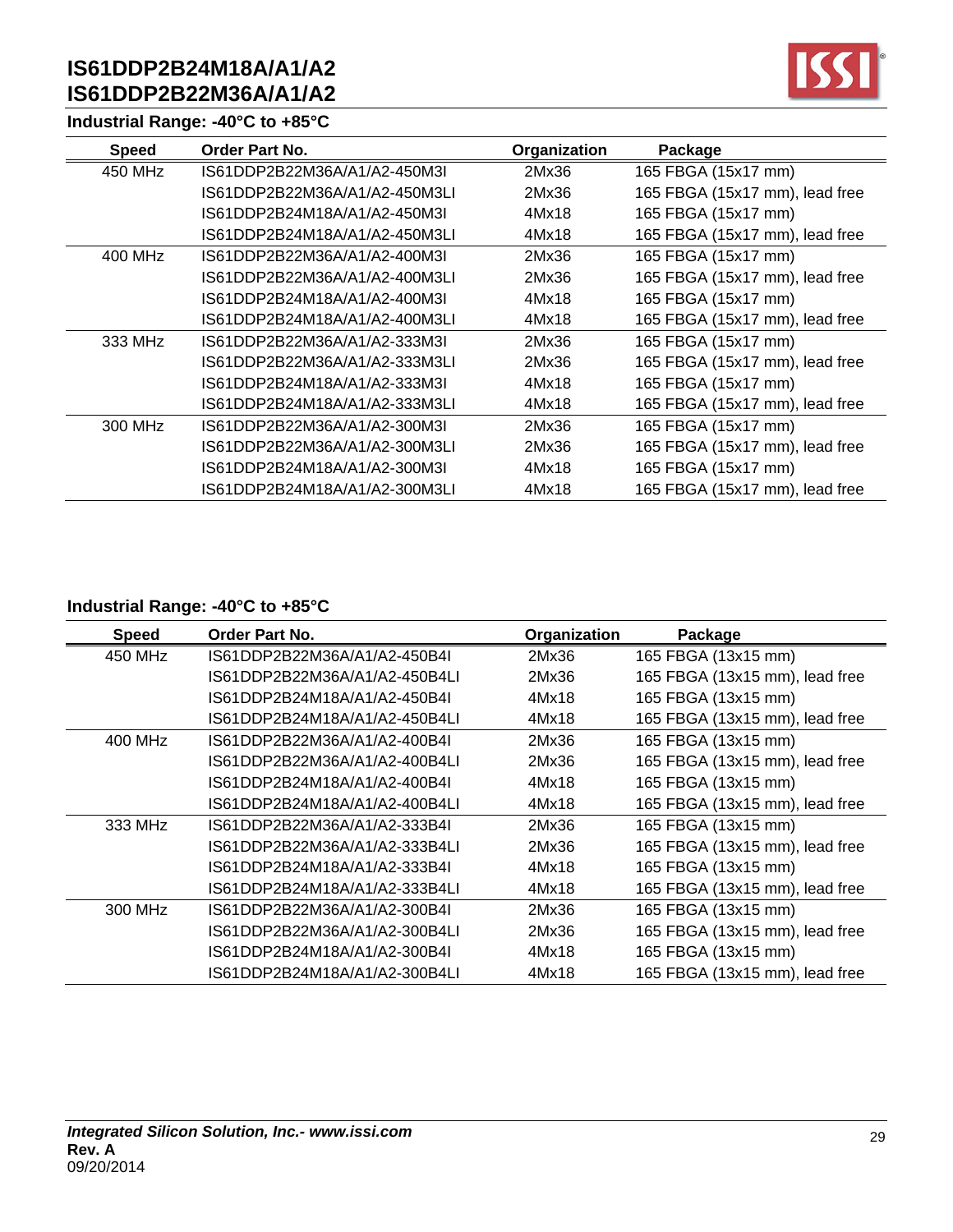## **Package drawing – 15x17x1.4 BGA**